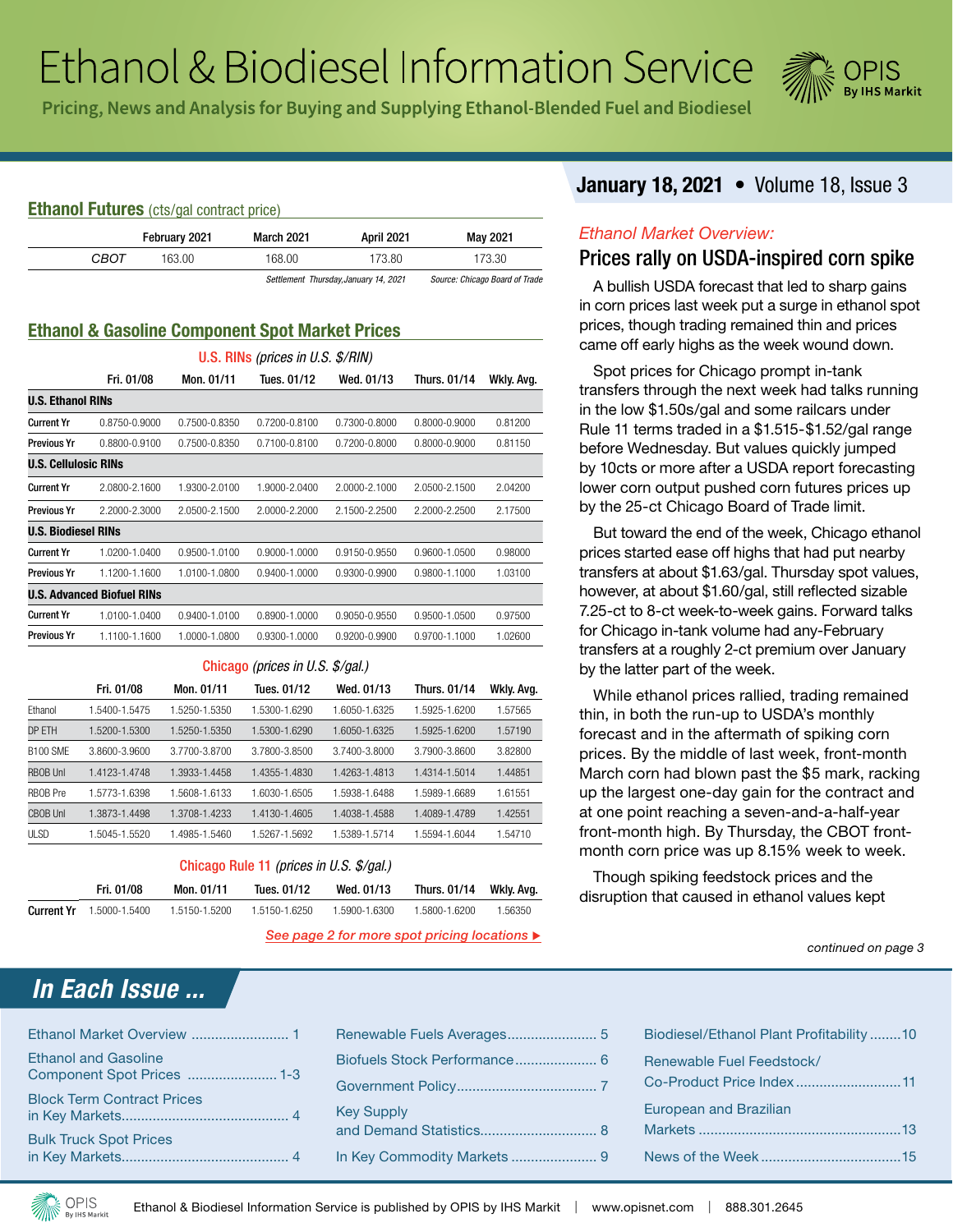#### **Ethanol & Gasoline Component Spot Market Prices (prices in U.S \$/gal.)**

|                 |               |               | <b>Gulf Coast</b>      |               |                     |            |
|-----------------|---------------|---------------|------------------------|---------------|---------------------|------------|
|                 | Fri. 01/08    | Mon. 01/11    | Tues. 01/12            | Wed. 01/13    | <b>Thurs. 01/14</b> | Wkly. Avg. |
| Ethanol         | 1.6300-1.6500 | 1.6200-1.6500 | 1.6200-1.7150          | 1.7000-1.7200 | 1.6900-1.7100       | 1.67050    |
| <b>B100 SME</b> | 3.8500-4.0900 | 3.7800-4.0000 | 3.7900-3.9700          | 3.7500-3.9300 | 3.8000-3.9900       | 3.89500    |
| <b>RBOB Unl</b> | 1.4973-1.5023 | 1.4808-1.4858 | 1.5230-1.5280          | 1.5238-1.5288 | 1.5239-1.5279       | 1.51216    |
| <b>RBOB</b> Pre | 1.5818-1.5868 | 1.5358-1.5383 | 1.5830-1.5930          | 1.5838-1.5888 | 1.5714-1.5814       | 1.57441    |
| CBOB Unl        | 1.4973-1.5023 | 1.4808-1.4858 | 1.5205-1.5255          | 1.5163-1.5213 | 1.5164-1.5204       | 1.50866    |
| Unleaded        | 1.5073-1.5273 | 1.4958-1.4983 | 1.5305-1.5380          | 1.5238-1.5288 | 1.5264-1.5314       | 1.52076    |
| <b>ULSD</b>     | 1.5295-1.5305 | 1.5205-1.5215 | 1.5427-1.5442          | 1.5444-1.5449 | 1.5644-1.5659       | 1.54085    |
| 61ULSD          | 1.5295-1.5305 | 1.5205-1.5215 | 1.5427-1.5442          | 1.5444-1.5449 | 1.5644-1.5659       | 1.54085    |
|                 |               |               | <b>New York</b>        |               |                     |            |
|                 | Fri. 01/08    | Mon. 01/11    | Tues. 01/12            | Wed. 01/13    | Thurs. 01/14        | Wkly. Avg. |
| Ethanol         | 1.6200-1.6300 | 1.6100-1.6300 | 1.6200-1.7200          | 1.6800-1.7200 | 1.6700-1.6800       | 1.65800    |
| <b>ITT ETH</b>  | 1.6300-1.6400 | 1.6200-1.6400 | 1.6300-1.7300          | 1.6900-1.7300 | 1.6700-1.6900       | 1.66700    |
| Ethanol Fwd     | 1.6500-1.6600 | 1.6300-1.6400 | 1.6325-1.7400          | 1.7050-1.7150 | 1.7000-1.7150       | 1.67875    |
| <b>B100 SME</b> | 3.8300-4.0600 | 3.7600-3.9700 | 3.7700-3.9400          | 3.7300-3.8900 | 3.7800-3.9500       | 3.86800    |
| <b>RBOB Unl</b> | 1.5533-1.5548 | 1.5308-1.5358 | 1.5655-1.5680          | 1.5563-1.5663 | 1.5624-1.5654       | 1.55586    |
| <b>RBOB</b> Pre | 1.6558-1.6573 | 1.6333-1.6383 | 1.6680-1.6705          | 1.6438-1.6538 | 1.6499-1.6529       | 1.65236    |
| <b>CBOB Unl</b> | 1.5533-1.5548 | 1.5308-1.5358 | 1.5595-1.5695          | 1.5563-1.5663 | 1.5624-1.5654       | 1.55541    |
| <b>CBOB Pre</b> | 1.6558-1.6573 | 1.6333-1.6383 | 1.6620-1.6720          | 1.6438-1.6538 | 1.6499-1.6529       | 1.65191    |
| ULSD            | 1.5745-1.5795 | 1.5645-1.5745 | 1.5917-1.5967          | 1.5939-1.5989 | 1.6104-1.6204       | 1.59050    |
|                 |               |               | <b>Los Angeles</b>     |               |                     |            |
|                 | Fri. 01/08    | Mon. 01/11    | Tues. 01/12            | Wed. 01/13    | Thurs. 01/14        | Wkly. Avg. |
| Ethanol         | 1.4950-1.6900 | 1.4950-1.6900 | 1.5200-1.7700          | 1.6000-1.7700 | 1.5500-1.7800       | 1.63600    |
| CARBOB - R      | 1.6323-1.6473 | 1.5983-1.6108 | 1.6380-1.6480          | 1.6238-1.6288 | 1.6239-1.6339       | 1.62851    |
| CARBOB - P      | 1.7223-1.7373 | 1.6883-1.7008 | 1.7280-1.7380          | 1.7013-1.7063 | 1.7014-1.7114       | 1.71351    |
| <b>ULSD</b>     | 1.5645-1.5745 | 1.5585-1.5635 | 1.5817-1.5867          | 1.5789-1.5889 | 1.5994-1.6094       | 1.58060    |
|                 |               |               | Nebraska (fob Railcar) |               |                     |            |
|                 | Fri. 01/08    | Mon. 01/11    | Tues. 01/12            | Wed. 01/13    | Thurs. 01/14        | Wkly. Avg. |
| Ethanol         | 1.3600-1.3800 | 1.3500-1.3850 | 1.3700-1.4700          | 1.4500-1.4700 | 1.4300-1.4500       | 1.41150    |
|                 |               |               | <b>Tampa</b>           |               |                     |            |
|                 | Fri. 01/08    | Mon. 01/11    | Tues. 01/12            | Wed. 01/13    | Thurs. 01/14        | Wkly. Avg. |
| Ethanol         | 1.6400-1.6900 | 1.6400-1.6900 | 1.6650-1.7700          | 1.7400-1.7700 | 1.7200-1.7500       | 1.70750    |
|                 |               |               | <b>Dallas</b>          |               |                     |            |
|                 |               |               |                        |               |                     |            |
|                 | Fri. 01/08    | Mon. 01/11    | Tues. 01/12            | Wed. 01/13    | Thurs, 01/14        | Wkly. Avg. |
| Ethanol         | 1.5600-1.6000 | 1.5600-1.6000 | 1.5800-1.6800          | 1.6600-1.6800 | 1.6400-1.6600       | 1.62200    |
|                 |               |               | <b>San Francisco</b>   |               |                     |            |
|                 | Fri. 01/08    | Mon. 01/11    | Tues. 01/12            | Wed. 01/13    | Thurs. 01/14        | Wkly. Avg. |
| Ethanol         | 1.4950-1.6900 | 1.4950-1.6900 | 1.5200-1.7700          | 1.6000-1.7700 | 1.5500-1.7800       | 1.63600    |
|                 |               |               | Washington             |               |                     |            |
|                 | Fri. 01/08    | Mon. 01/11    | Tues. 01/12            | Wed. 01/13    | Thurs. 01/14        | Wkly. Avg. |
| Ethanol         | 1.5800-1.5900 | 1.5800-1.5950 | 1.5850-1.6850          | 1.7100-1.7300 | 1.7000-1.7200       | 1.64750    |

#### *Methodology and Definitions:*

OPIS derives ethanol, gasoline and biodiesel prices from many means, including surveying buyers and sellers via phone/e-mail, and receiving postings electronically from producers and purchasers. While OPIS makes best efforts to ensure the accuracy and timeliness of its prices, it in no way guarantees either the accuracy or timeliness of any of the data included herein. Definitions are as follows:

**Ethanol Spot Price (Bulk Barge/Rail):** These are large quantity pure ethanol deals transacted or being discussed in certain FOB markets.

**Brazil Ethanol:** Undenatured anhydrous ethanol cargoes, FOB Brazil terminals for export, typically 50,000 bbl or more available 5-30 days from the date of publication. The assessment generally reflects price at the Santos export terminal, though others may be used for assessment purposes.

**Block Term Contract Values:** These are the three-to-six month contract deals between large buyers and sellers of pure ethanol. Some are done as fixed, and those deals are reported in the "Fixed" column. Other deals are done based on a differential to certain gasoline benchmarks (usually conventional spot unleaded). Those formulae are tracked and reported by market each week in the "Formula"column and calculated (based on the closing Thursday price of the gasoline benchmark) to arrive at a "Formula Calculated" price. All deals ("Fixed" and "Formula") are reported from a weighted average survey.

**Bulk Truck Spot Prices (Rack):** These are the prices for truck quantities of pure ethanol at storage points in the given market. These prices are not posted – they are offered to buyers given supply and demand dynamics at prices discovered and published by OPIS.

**Splash Blend Rack Prices:** These are the average of the Thursday closing price that producers and resellers are posting at various rack locations. Typically prices are for small quantities that marketers pull to blend into gasoline to create and deliver ethanol-blended gasoline to accounts.

**Splash Blend Producer Prices:** These are the average of the Thursday closing price that producers (not resellers) are posting at various rack locations. Typically prices are for small quantities that marketers pull to blend into gasoline to create and deliver ethanol-blended gasoline to accounts.

**Low Carbon Fuel Standard Credits:** Traded in U.S. dollars per metric ton of carbon dioxide (CO2), this represents the daily traded price range or range of bids and offers on carbon credits generated for compliance under California's Low Carbon Fuel Standard program implemented by the California Air Resources Board. Trading is for credits transferable in the current calendar year, until the last month of the year when deals for the following year may also be considered.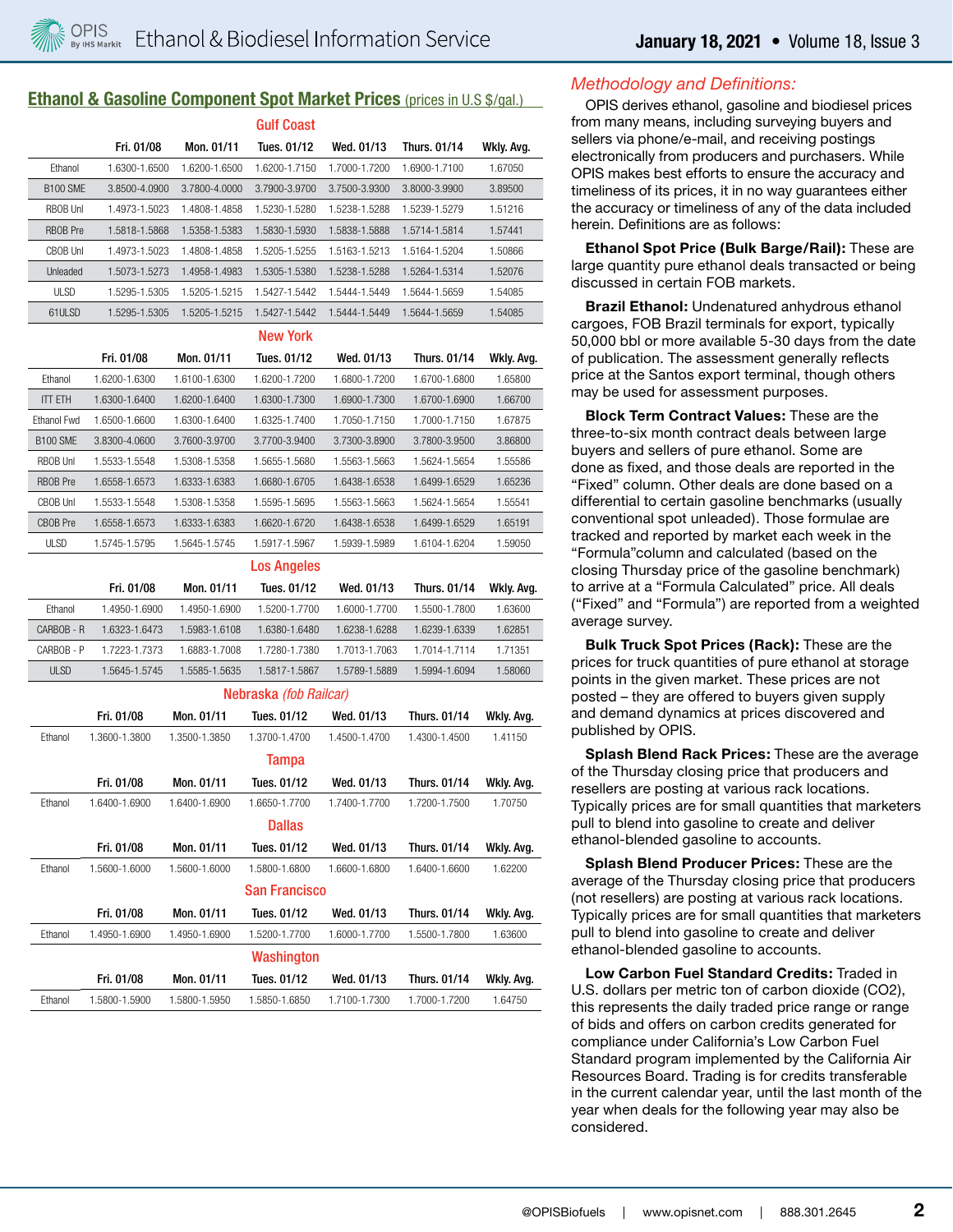#### California Low Carbon Fuel Standard

*Carbon Credit: \$/MT; Carbon Intensity Pts: \$/CI; Carbon Credit per Gallon Diesel: \$/gal; Carbon Credit per Gallon Gasoline: \$/gal)* 

|                  | Fri. 01/08      | Mon. 01/11      | Tues. 01/12       | Wed. 01/13      | Thurs. 01/14    | Wkly. Avg. |
|------------------|-----------------|-----------------|-------------------|-----------------|-----------------|------------|
| Carb Credit      | 200.000-202.000 | 199.000-202.000 | 199.000-203.000   | 199.000-202.000 | 198.000-202.000 | 200.6000   |
| CI Pts BD        | 0.0252-0.0255   | 0.0251-0.0255   | $0.0251 - 0.0256$ | 0.0251-0.0255   | 0.0250-0.0255   | 0.02530    |
| CI Pts Fth       | 0.01630-0.01647 | 0.01622-0.01647 | 0.01622-0.01655   | 0.01622-0.01647 | 0.01614-0.01647 | 0.016353   |
| CC DsI           | 0.2364-0.2388   | 0.2352-0.2388   | 0.2352-0.2399     | 0.2352-0.2388   | 0.2340-0.2388   | 0.23711    |
| CC Gas           | 0.2410-0.2434   | 0.2398-0.2434   | 0.2398-0.2446     | 0.2398-0.2434   | 0.2386-0.2434   | 0.24172    |
| <b>CC DsI 95</b> | 0.2246-0.2268   | 0.2235-0.2268   | 0.2235-0.2279     | 0.2235-0.2268   | 0.2223-0.2268   | 0.22525    |
| CC Gas 90        | 0.2169-0.2190   | 0.2158-0.2190   | 0.2158-0.2201     | 0.2158-0.2190   | 0.2147-0.2190   | 0.21751    |

#### Oregon Clean Fuels Program

*Carbon Credit: \$/MT; Carbon Intensity Pts: \$/CI; Carbon Credit per Gallon Diesel: \$/gal; Carbon Credit per Gallon Gasoline: \$/gal)* 

|                 | Fri. 01/08        | Mon. 01/11        | Tues. 01/12       | Wed. 01/13      | <b>Thurs. 01/14</b> | Wkly. Avg. |
|-----------------|-------------------|-------------------|-------------------|-----------------|---------------------|------------|
| Carb Credit     | 120.000-123.000   | 120.000-123.000   | 120.000-128.000   | 120.000-128.000 | 123.000-127.000     | 123,2000   |
| CI Pts BD       | $0.0151 - 0.0155$ | $0.0151 - 0.0155$ | $0.0151 - 0.0161$ | 0.0151-0.0161   | 0.0155-0.0160       | 0.01554    |
| CI Pts Fth      | 0.00978-0.01003   | 0.00978-0.01003   | 0.00978-0.01043   | 0.00978-0.01043 | 0.01003-0.01035     | 0.010042   |
| CC DsI          | 0.0879-0.0901     | 0.0879-0.0901     | 0.0879-0.0938     | 0.0879-0.0938   | $0.0901 - 0.0931$   | 0.09026    |
| CC Gas          | 0.0810-0.0830     | 0.0810-0.0830     | 0.0810-0.0864     | 0.0810-0.0864   | 0.0830-0.0857       | 0.08315    |
| <b>CC DsL95</b> | 0.0836-0.0856     | 0.0836-0.0856     | 0.0836-0.0891     | 0.0836-0.0891   | 0.0856-0.0884       | 0.08578    |
| CC Gas 90       | 0.0729-0.0747     | 0.0729-0.0747     | 0.0729-0.0777     | 0.0729-0.0777   | 0.0747-0.0771       | 0.07482    |
| Fth CI 69.89    | 1.6200-1.6700     | 1.6200-1.6650     | 1.6400-1.7600     | 1.7200-1.7600   | 1.7100-1.7500       | 1.69150    |

many market players on the sidelines through the first half of last week, some barge trading in New York Harbor also experienced the stiff ethanol price gains that followed. Reports had January barges talked into the low \$1.60s/gal at the start of last week before jumping to more than \$1.70/gal after corn spiked, with up to \$1.72/gal changing hands. By the latter part of the week, sources reported Harbor barges could be had at \$1.68/gal – still up as much as 8cts week to week.

Midwest FOB railcars shipping over last week out of Iowa at \$1.46/gal by midweek traded up by a dime from week-ago deals, but, again, the corn surge added to uncertainties in the market, keeping bulk trading at a minimum and reported deals were few and far between.

Also, the U.S. Energy Information Administration's (EIA) weekly report on Wednesday served to "temper the rise in prices a bit," according to one market source.

The agency reported U.S. ethanol stocks in the week ended Jan. 8 climbed by 408,000 bbl to 23.692 million bbl, a 1.75% week-to-week increase. The build represented a return to a trend that had U.S. stocks climbing for nine weeks in a row before ebbing in the previous week, though the year-toyear supply surplus slipped to just under 3%.

EIA's regional breakdown of ethanol supply for the last week showed mixed moves dominated by a 652,000 bbl build in East Coast ethanol stores that took supply there up more than 9% on the week and nearly 5% above the yearago number, to 7.839 million bbl. Midwest stocks rose by only 54,00 bbl on the week, while West Coast stocks slid 229,000 bbl, or 7.2%, to 2.938 million bbl, 6% more than at the same time last year.

EIA recorded no fuel ethanol imports in its weekly report, zeroing it out for the fourth-straight report week.

The agency had stocks building even as it had blending indications clawing back nearly a third of the downturn reported since Christmas. Ethanol blender net inputs climbed 29,000 b/d last week – after shedding 99,000 b/d the week before – to 748,000 b/d, down than 12% from last year.

Conventional gasoline blending with ethanol that amounted to 4.964 million b/d rose 272,000 b/d week to week, though it ran slightly less than 10% below where it was last year.

*Spencer Kelly, skelly@opisnet.com*

# EIA expects U.S. biomass-based diesel demand will rise 4% in 2021

The U.S. Energy Information Administration (EIA) last week boosted its 2021 expectations for U.S. biomass-based diesel (BBD) demand, citing the biofuel's resilient demand last year despite the COVID-19 pandemic.

In its January Short-Term Energy Outlook (STEO), the agency said biomass-based diesel demand – mostly biodiesel and some renewable diesel – will average 156,000 b/d this year, up 6,000 b/d, or 4%, over the level it forecast last month. If the agency's 2021 number holds, it would put BBD consumption this year about 11.4% above the agency's latest estimate of 2020 demand.

The agency also boosted its estimate for 2020 BBD demand by 3,000 b/d, or 2.2%, from the December forecast, to an average of 140,000 b/d.

EIA also predicted 2022 biomass-based diesel consumption in the U.S. will jump to an average of 177,000 b/d, a figure that would a nearly 13.5% year-to-year increase.

Some of that expanding BBD demand is expected to be met by overseas production, with imports stepping steadily over the next several years. "Increased net imports of biomass-based diesel are driven primarily by increased volumes of renewable diesel imported to meet California Low Carbon Fuel Standard (LCFS) requirements and the rising [Renewable Fuel Standard] (RFS) targets," EIA said, adding that net BBD imports in 2020 increased by about 10% to 23,000 b/d. The updated forecast projected BBD imports will climb 47.8% from last year to an average of 34,000 b/d in 2021, then jump by about 38% in 2022 to 47,000 b/d.

The agency also said BBD production last year average 118,000 b/d, up 5% from 2019, despite a sharp COVID-19-related pressure on transportation fuel demand. The agency said biodiesel was less affected by the pandemic than other fuels, even though it U.S. biodiesel production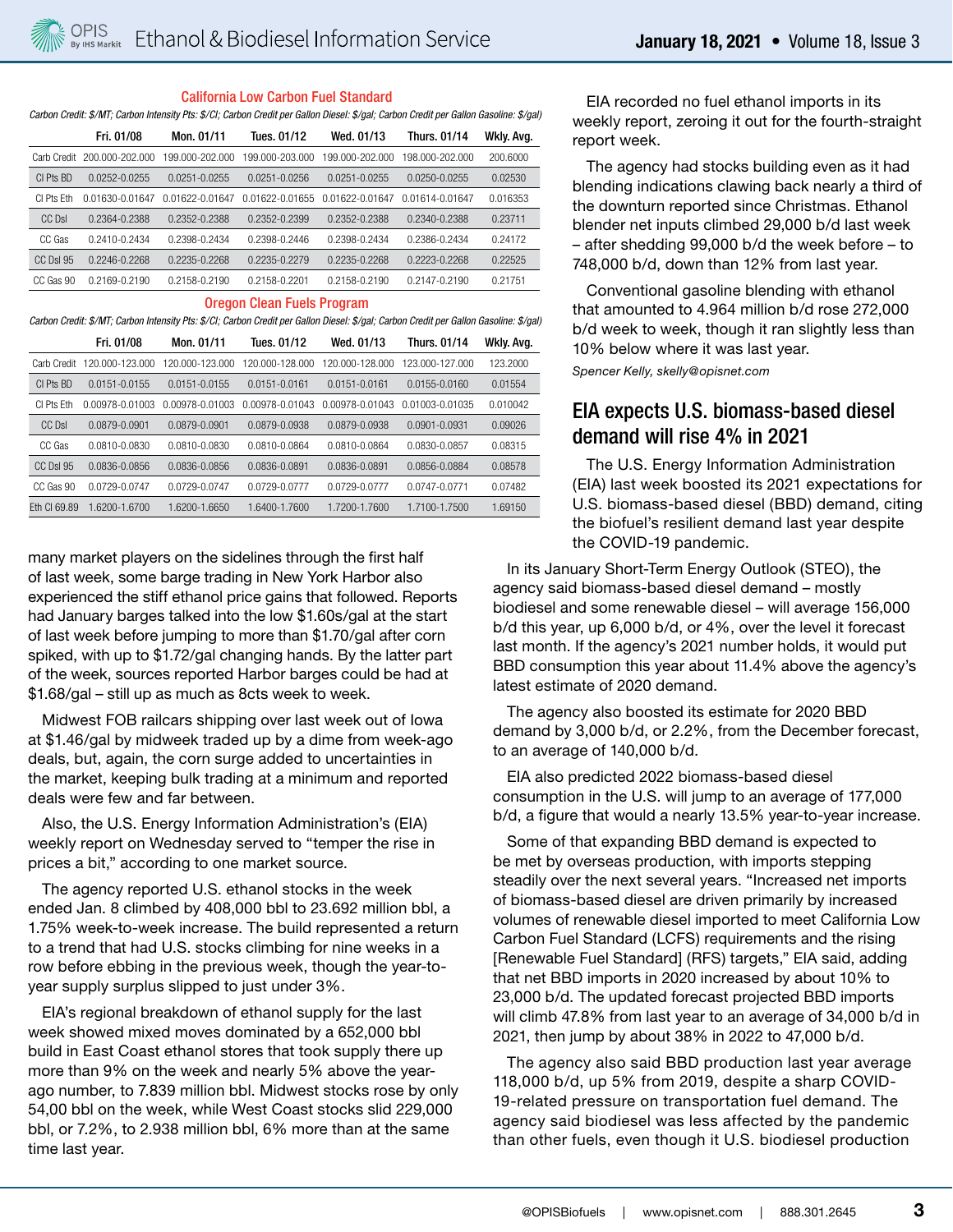capacity did contract. Output growth will slow in 2021, but it will still be up 3.4% from last year to average 122,000 b/d, the agency forecast.

The forecast cited EIA's own survey released last fall that showed biodiesel output capacity going into 2020 fell 2% from 2019, with 91 U.S. biodiesel plants capable of producing about 164,000 b/d.

EIA's initial look into next year anticipates biodiesel production growth will climb by nearly 6.6% in 2022 to average 130,000 b/d. The agency admits its somewhat bullish path for biodiesel production growth depends chiefly on the \$1/gal federal BBD blender's tax credit which is in place through 2022 and expectations for higher RFS blending volumes.

EIA expectations for ethanol demand in 2021 remained unchanged at the 887,000 b/d the agency forecast in the December STEO. That would put demand this year 7.7% above EIA's 2020 estimate of 824,000 b/d, which also was unchanged from December. Both years are still expected to show consumption well below the 949,000 b/d estimated for 2019. "EIA forecasts that ethanol consumptions will gradually rise during the forecast period, largely following the recovery in domestic motor gasoline consumption with limited growth in any higher blending levels."

Its debut forecast for 2022 ethanol consumption has it gaining almost 3.4% next year, though at 917,000 b/d, it would still be about 3.4% below the 2019 average.

The agency retained its December forecast for 2020 U.S. ethanol production at an average of 900,000 b/d, adding that it expects 2021 output to grow almost 8.9% and average 980,000 b/d, unchanged from December's STEO. For 2022, EIA's initial forecast for ethanol production anticipates further expansion, up 4.1% year-to-year at 1.02 million b/d.

EIA also kept unchanged both its December projections for ethanol blended into gasoline in 2020, at 830,000 b/d, 2021 at 890,000 b/d. EIA's 2022 outlook expects blending to rise almost 3.4% from the current-year forecast, to average 920,000 b/d.

The share of ethanol expected to be blended into gasoline, estimated by EIA at 10.2% in both 2019 and 2020, is not forecast to move much off that mark this year or next, EIA said.

"This stable ethanol share assumes that growth in higherlevel ethanol blends is limited by a combination of lower gasoline prices reducing incentives for increased ethanol blending and limited consumer demand for higher levels of ethanol blending beyond 10% ethanol (E10)."

While the agency forecast U.S. vehicles miles traveled in 2022 will be nearly equal to those in 2019, gasoline consumption is expected to be lower due to expected increases in fuel efficiency and the fact that fewer workers will be making the daily drive to and from the office. "EIA assumes that work-from-home options in the future will remain more available than before the pandemic, limiting gasoline demand growth due to reduced commuting needs," it said.

In addition, the January forecast update had U.S. gasoline consumption this year expected to average 8.69 million b/d, pulling it back by 0.8% from the 8.76 million b/d EIA forecast

#### **In Key Markets**

|                             |                                                |        |                                    | <b>Ethanol Buying Prices</b>                                    |                                         |                                          |                                               |
|-----------------------------|------------------------------------------------|--------|------------------------------------|-----------------------------------------------------------------|-----------------------------------------|------------------------------------------|-----------------------------------------------|
| City, State                 | <b>Ethanol Spot Price</b><br>(Bulk Barge/Rail) | Fixed  | Formula                            | --- Block Term 04-01 Contract Values --<br>Formula (calculated) | <b>Bulk Truck</b><br>Spot Prices (rack) | <b>Splash Blend</b><br><b>Rack Price</b> | <b>Splash Blend</b><br><b>Producer Prices</b> |
| Albany, NY                  | 161.50                                         | 148.00 |                                    |                                                                 | 164.50                                  | N/A                                      | N/A                                           |
| Houston, TX                 | 170.00                                         | 134.50 | <b>NYMEX RBOB</b><br><b>Unl 18</b> | 173.39                                                          | 173.00                                  | 201.41                                   | N/A                                           |
| New Haven, CT               | 171.25                                         | 139.50 | <b>NYMEX RBOB</b><br><b>Unl 21</b> | 176.39                                                          | N/A                                     | N/A                                      | N/A                                           |
| New York, NY                | 167.50                                         | 136.00 | <b>NYMEX RBOB</b><br>Uni 17.5      | 172.89                                                          | 170.50                                  | N/A                                      | N/A                                           |
| Chicago, IL                 | 160.63                                         | 125.00 | <b>NYMEX RBOB</b><br>Unl 6.5       | 161.89                                                          | 164.00                                  | N/A                                      | N/A                                           |
| Louisville, KY              | 160.00                                         | N/A    | N/A                                | N/A                                                             | 163.00                                  | N/A                                      | N/A                                           |
| Minneapolis, MN             | 153.00                                         | N/A    | N/A                                | N/A                                                             | 156.50                                  | 163.89                                   | 163.33                                        |
| St. Louis, MO               | 161.50                                         | 127.00 | <b>NYMEX RBOB</b><br>Unl 7.5       | 162.89                                                          | 165.00                                  | 171.59                                   | N/A                                           |
| Los Angeles, CA<br>(79.9)   | 166.50                                         | 145.00 | <b>NYMEX RBOB</b><br><b>Unl 22</b> | 177.39                                                          | 158.00                                  | N/A                                      | N/A                                           |
| Phoenix, AZ                 | 167.00                                         | N/A    | NYMEX RBOB<br>Unl N/A              | N/A                                                             | 170.00                                  | N/A                                      | N/A                                           |
| San Francisco, CA<br>(79.9) | 166.50                                         | 145.00 | <b>NYMEX RBOB</b><br><b>Unl 22</b> | 177.39                                                          | 158.00                                  | N/A                                      | N/A                                           |
| Washington                  | 171.00                                         | N/A    | N/A                                | N/A                                                             | N/A                                     | N/A                                      | N/A                                           |

#### Ethanol Truck & Spot Prices

| City, State      | <b>Spot Prices</b><br>(Rack) | <b>Rack Price</b> | Producer<br>Prices |
|------------------|------------------------------|-------------------|--------------------|
| Cleveland, OH    | 165.00                       | 173.89            | N/A                |
| Decatur, IL      | 161.00                       | N/A               | N/A                |
| Des Moines, IA   | 155.00                       | 165.28            | 164.92             |
| Doniphan, NE     | 148.00                       | 154.72            | 162.17             |
| Fargo, ND        | 145.50                       | 164.59            | 165.50             |
| Indianapolis, IN | 165.00                       | N/A               | N/A                |
| Kansas City, KS  | 153.00                       | 155.00            | 163.00             |
| Madison, WI      | 164.00                       | 164.64            | N/A                |
| Omaha, NE        | 153.00                       | 150.41            | 160.00             |
| Peoria/Pekin, IL | 160.00                       | N/A               | N/A                |
| Sioux City, IA   | 154.00                       | 162.18            | 162.33             |
| Sioux Falls, SD  | 153.00                       | 161.14            | 163.00             |
| Topeka, KS       | 154.50                       | 165.68            | 165.83             |
| Wichita, KS      | 155.50                       | 172.52            | 169.75             |
| Denver, CO       | 164.00                       | 175.75            | N/A                |
|                  |                              |                   |                    |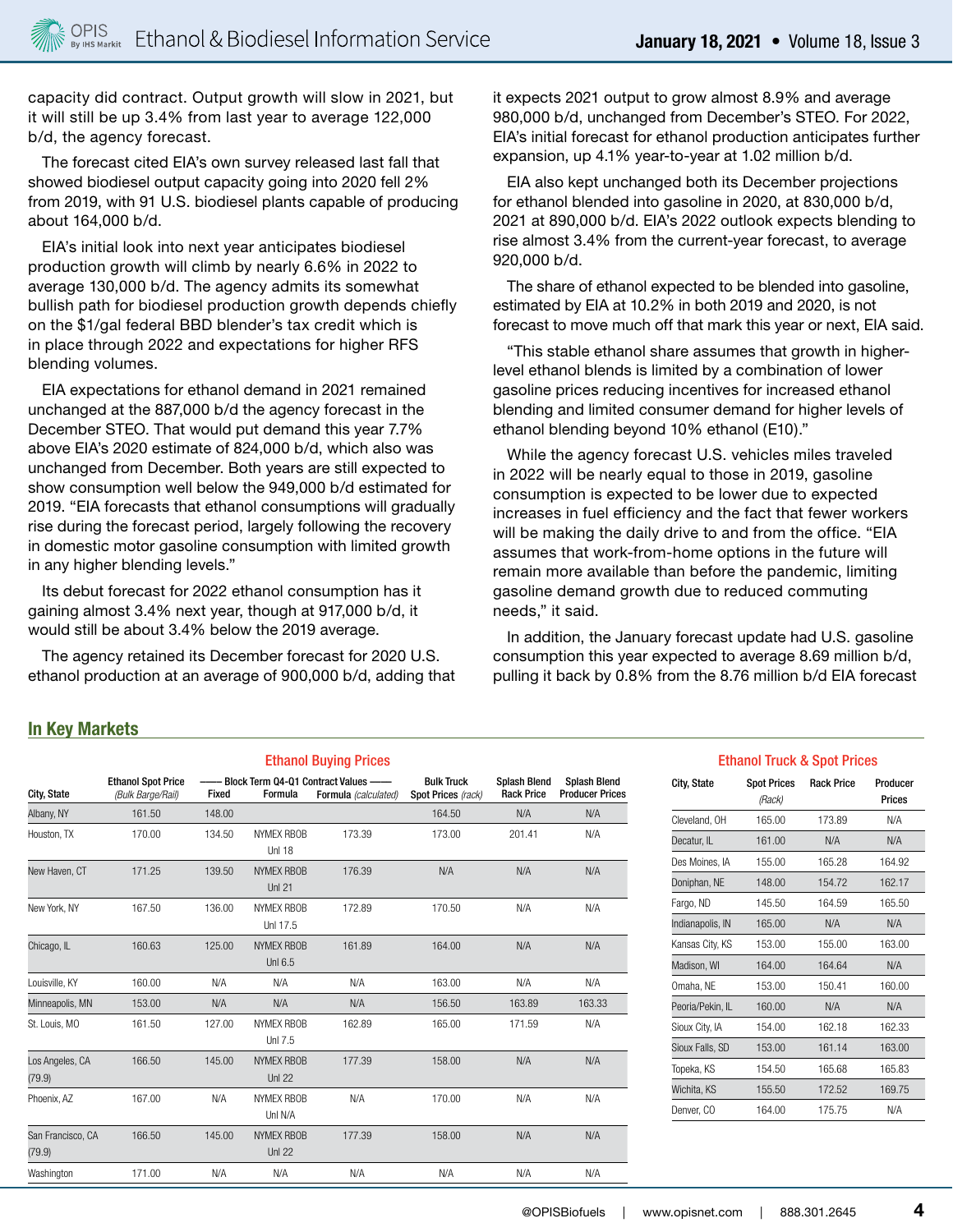in December, but also indicating 7.8% growth from the its 8.06 million b/d estimate for 2020 consumption.

The forecasted gasoline demand breakdown this year expects COVID-19 restrictions in the first half of 2021 will limit gasoline use to an average of 8.5 million b/d, which

is about 800,000 b/d less than that estimated for first-half 2019. EIA forecasts gasoline consumption will climb to an average of 8.9 million b/d in the second half of this year, but that is still nearly 500,000 b/d below the same period in 2019.

#### **National Renewable Fuels Averages**

| <b>Ethanol Spot</b> | Ethanol Rack w/ RIN | Ethanol Blended Rack Gasoline (10%) | E-85 Racks       | E-85 Retail (w/ tax) |            |
|---------------------|---------------------|-------------------------------------|------------------|----------------------|------------|
| 160.532             | 173.694             | 159.236                             | 134.679          | 224.341              |            |
| <b>B100 w/ RIN</b>  | B20 w/ ULSD         | B15 w/ ULSD                         | B10 w/ ULSD      | B5 w/ ULSD           | B2 w/ ULSD |
| 408.291             | 167.772             | 163.781                             | $-1 - 1 - 1 = 0$ | 166.382              | 162.866    |

### **Key Renewable Fuels Regional Averages**

|                     |                                            |                                     | <b>Northeast</b>  |                      |                  |
|---------------------|--------------------------------------------|-------------------------------------|-------------------|----------------------|------------------|
| <b>Ethanol Spot</b> | Ethanol Rack w/ RIN                        | Ethanol Blended Rack Gasoline (10%) | E-85 Racks        | E-85 Retail (w/ tax) |                  |
| 167.500             | $\sim$ , $\sim$                            | 161.798                             | 165.918           | 254.671              |                  |
| <b>B100 w/ RIN</b>  | B20 w/ ULSD                                | B15 w/ULSD                          | B10 w/ULSD        | B5 w/ ULSD           | B2 w/ ULSD       |
| 378.500             | 168.640                                    | 169.270                             | $--, --$          | 168.280              | 168.233          |
|                     |                                            |                                     |                   |                      |                  |
|                     |                                            |                                     | <b>Southeast</b>  |                      |                  |
| <b>Ethanol Spot</b> | Ethanol Rack w/ RIN                        | Ethanol Blended Rack Gasoline (10%) | E-85 Racks        | E-85 Retail (w/ tax) |                  |
| 167.500             | 187.342                                    | 156.573                             | 148.698           | 224.481              |                  |
| <b>B100 w/ RIN</b>  | B20 w/ ULSD                                | B15 w/ULSD                          | B10 w/ULSD        | B5 w/ULSD            | B2 w/ULSD        |
| 379.900             | 163.187                                    | 163.400                             | $-1, -1$          | 163.922              | 163.000          |
|                     |                                            |                                     |                   |                      |                  |
|                     |                                            |                                     | <b>Gulf Coast</b> |                      |                  |
| <b>Ethanol Spot</b> | Ethanol Rack w/ RIN                        | Ethanol Blended Rack Gasoline (10%) | E-85 Racks        | E-85 Retail (w/ tax) |                  |
| 170.000             | 174.122                                    | 163.247                             | 158.243           | 198.030              |                  |
| <b>B100 w/ RIN</b>  | B20 w/ ULSD                                | B15 w/ ULSD                         | B10 w/ ULSD       | B5 w/ ULSD           | B2 w/ ULSD       |
| 375.715             | 158.958                                    | 159.063                             | $^{++}$           | 168.784              | 165.082          |
|                     |                                            |                                     |                   |                      |                  |
|                     |                                            |                                     | <b>Midwest</b>    |                      |                  |
| <b>Ethanol Spot</b> | Ethanol Rack w/ RIN                        | Ethanol Blended Rack Gasoline (10%) | E-85 Racks        | E-85 Retail (w/ tax) |                  |
| 152.315             | 166.855                                    | 154.631                             | 114.778           | 197.216              |                  |
| <b>B100 w/ RIN</b>  | B20 w/ ULSD                                | B15 w/ ULSD                         | B10 w/ ULSD       | B5 w/ULSD            | B2 w/ ULSD       |
| 419.000             | 170.332                                    | 167.921                             | $-1, -1$          | 166.659              | 159.313          |
|                     |                                            |                                     |                   |                      |                  |
|                     |                                            |                                     | <b>Rockies</b>    |                      |                  |
| <b>Ethanol Spot</b> | <b>Ethanol Rack w/ RIN</b>                 | Ethanol Blended Rack Gasoline (10%) | E-85 Racks        | E-85 Retail (w/ tax) |                  |
| 170.000             | 179.938                                    | 156.133                             | 135.000           | 230.276              |                  |
| <b>B100 w/ RIN</b>  | B20 w/ ULSD                                | B15 w/ ULSD                         | B10 w/ ULSD       | B5 w/ULSD            | B2 w/ ULSD       |
| $-1, -1$            | 158.220                                    | $-1, -1$                            | $-1, -1$          | 165.964              | 158.153          |
|                     |                                            |                                     |                   |                      |                  |
|                     |                                            |                                     | <b>West Coast</b> |                      |                  |
| <b>Ethanol Spot</b> | <b>Ethanol Rack w/ RIN</b>                 | Ethanol Blended Rack Gasoline (10%) | E-85 Racks        | E-85 Retail (w/ tax) |                  |
| 167.000             | $\scriptstyle \cdots, \scriptstyle \cdots$ | 175.172                             | 205.333           | 263.178              |                  |
| <b>B100 w/ RIN</b>  | B20 w/ ULSD                                | B15 w/ ULSD                         | B10 w/ ULSD       | B5 w/ULSD            | B2 w/ ULSD       |
| 540.000             | 172.755                                    | --.--                               | --.--             | 162.815              | $-1 - 1 - 1 = 0$ |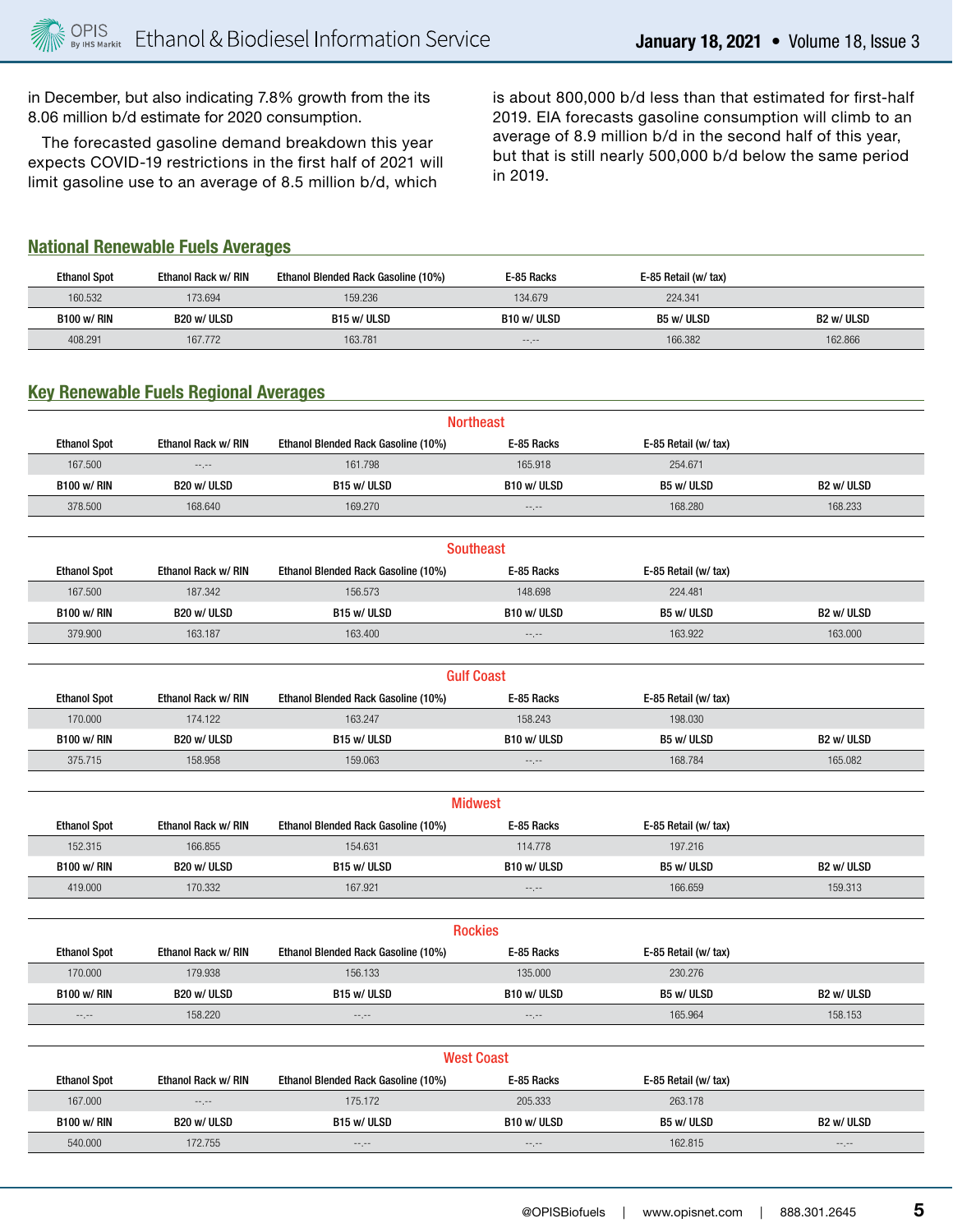For gasoline street prices, EIA forecasts regular gasoline at retail pumps to average \$2.40/gal in 2021, up 10.1% from a \$2.18/gal pump price average estimated for the year before, before edging up to \$2.42/gal in 2022.

*Spencer Kelly, skelly@opisnet.com Patrick Newkumet, Patrick.Newkumet@ihsmarkit.com*

# SRE, RFS deadline uncertainty ignites volatile RIN rally

Trading in Renewable Identification Number (RIN) credit markets was volatile into late last week and all categories of RINs ended Thursday higher after EPA proposed to extend deadlines for small refiners to meet their blending obligations for the 2019 and 2020 Renewable Fuel Standard (RFS) compliance years.

Sources reported vintage 2021 ethanol-related D6 2021 RIN credits traded from 80cts to 83cts/RIN early Thursday, up a few cents from Wednesday. When word of the potentially delayed RFS deadline filtered through the market, D6 prices quickly jumped by as much as 10cts, with trades at 90cts/RIN reported by midday. By all accounts, after the spasm of what one source termed "knee-jerk" trading, the market came off those highs, with D6 values said to have retreated to about 85cts/RIN by the end of Thursday.

Traders attributed the gains in RIN prices and sharp price swings last week mostly to rumors that the agency was poised to approve some requests for small refinery exemptions for the 2019 compliance year. On Thursday, however, the agency put that talk to rest, saying that "[d]ue to the ongoing litigation, we take no position on the availability of SREs for the 2019 compliance year."

D6 2021 RIN credits assessed at 85cts/RIN in the full-day Thursday trading session jumped 8.5cts from day-to-day, a rally that ended a daily string of relatively little or no gains that started the previous week.

Earlier last week, RIN prices came under some downward pressure on reports that EPA would "likely" announce exemption approval for about 22 small refineries for the 2019 compliance year –less than a week before the Trump administration is to hand over the keys to President-elect Joe Biden.

Still, one veteran trader noted surprising resilience in RINs at midweek. "Any other day, news like that would put prices down 10cts." Instead, prices reacted by only shifting a penny or so, and that, to some, indicated an upward bias on RINs values that showed up in Thursday's rally.

The added SRE and RFS deadline uncertainty by Thursday also sent 2020 D6 RIN prices higher. The credits traded early at 80cts/RIN, about flat to 2021 vintage credits, and peaked at 90cts/RIN by midday Thursday,

before ending the day assessed at 85cts/RIN, up 9cts from Wednesday.

D6 2019 RINs started Thursday trading at 74cts but rushed to catch up with the other D6 vintages at 90cts/RIN. OPIS also heard 2019s discussed at a 3-ct discount to 2020 D6s. The credits gained 9cts Thursday to be assessed at 82cts/RIN.

Biomass-based diesel D4 2021 RINs also rallied, but the gains Thursday came in a much calmer fashion. OPIS noted only light trading with a morning D4 deal at 96cts/RIN, followed by bids that steadily climbed to \$1 heading into midday. Thursday afternoon brought word of 2021 vintage D4 trades from 99cts to \$1.05/RIN – a range that moved D4 prices well above Wednesday prices, when trading brought a high of 95.5cts/RIN. OPIS assessed the credits on Thursday at \$1.0050/RIN, up 7cts on the day and the first day-to-day D4 price gain in five sessions.

Previous-year D4s remained very quiet, with little discussion reported aside from early bids at 98cts/RIN and some midday talk that placed the credits at about a nickel premium over 2021 D4s. OPIS on Thursday assessed the 2020 credits at \$1.04/RIN, or up 8cts on the day. D4 2019 credits assessed at \$1.01/RIN Thursday also followed 8cts higher day to day.

*Spencer Kelly, skelly@opisnet.com Aaron Alford, aalford@opisnet.com*

#### **Weekly Biofuels Stock Performance**

| Company                        | Svmbol          |   | 1/14/21   | 1/7/21    | change    | % change |
|--------------------------------|-----------------|---|-----------|-----------|-----------|----------|
| Adecoagro SA                   | AGRO            | 介 | 7.87      | 7.34      | \$0.53    | 7.22%    |
| Aemetis                        | <b>AMTX</b>     | ⇑ | 3.50      | 3.09      | \$0.41    | 13.27%   |
| The Andersons, Inc.            | <b>ANDF</b>     | ⇩ | 25.36     | 25.55     | $-$0.19$  | $-0.74%$ |
| Archer Daniels Midland         | <b>ADM</b>      | 介 | 52.87     | 52.43     | \$0.44    | 0.84%    |
| Bunge                          | <b>BG</b>       | 仚 | 72.25     | 69.44     | \$2.81    | 4.05%    |
| Cielo Waste Solutions Corp     | CMC.CN          | ⇩ | 0.080     | 0.085     | $-C$0.01$ | $-5.88%$ |
| Cosan                          | C <sub>77</sub> | 介 | 20.14     | 18.81     | \$1.33    | 7.07%    |
| Darling Ingredients            | DAR             | 介 | 66.66     | 66.40     | \$0.26    | 0.39%    |
| FutureFuel Corp.               | FF              | 仚 | 14.19     | 14.14     | \$0.05    | 0.35%    |
| <b>GEVO</b>                    | <b>GEVO</b>     | ⇧ | 6.800     | 4.480     | \$2.32    | 51.79%   |
| <b>Green Plains</b>            | <b>GPRF</b>     | ⇩ | 18.43     | 18.85     | $-$0.42$  | $-2.23%$ |
| Marathon Petroleum Corporation | <b>MPC</b>      | 介 | 45.52     | 44.17     | \$1.35    | 3.06%    |
| <b>Neste</b>                   | NFSTF.HF        | ⇩ | 62.26     | 64.18     | $-4.92$   | $-2.99%$ |
| Novozymes                      | <b>NVZMY</b>    | 介 | 58.22     | 56.70     | \$1.52    | 2.68%    |
| Pacific Fthanol                | <b>PEIX</b>     | 介 | 7.42      | 6.14      | \$1.28    | 20.85%   |
| Renewable Energy Group         | <b>REGI</b>     | ⇩ | 83.19     | 88.04     | $-$4.85$  | $-5.51%$ |
| <b>RFX American Resources</b>  | <b>RFX</b>      | 介 | 90.41     | 88.50     | \$1.91    | 2.16%    |
| Valero Energy                  | VL <sub>0</sub> | 介 | 60.27     | 59.67     | \$0.60    | 1.01%    |
| Velocys                        | VLS.L           | 介 | 11.10     | 10.91     | £0.19     | 1.74%    |
| <b>DJIA</b>                    | D.H             | ⇩ | 30,991.52 | 31,041.13 | $-$49.61$ | $-0.16%$ |
|                                |                 |   |           |           |           |          |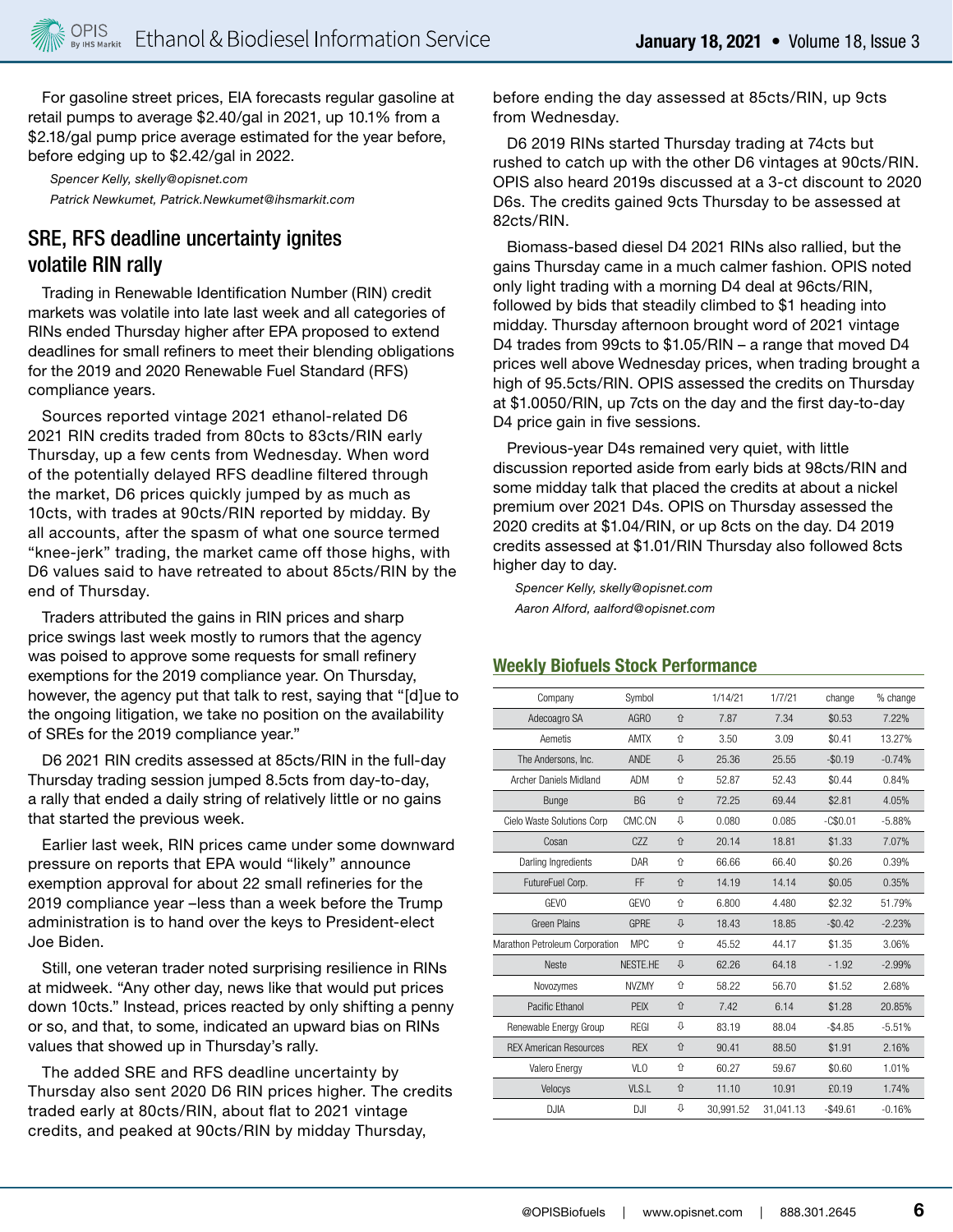### *Stock Market Movers:*

# Green Plains completes high-grade alcohol upgrades to York, Nebraska, plant

Green Plains has completed upgrades to its York, Nebraska, plant that will allow the facility to begin producing 50 million gal/year of high-grade alcohol for use in sanitizers and disinfectants, the Omaha, Nebraska-based company said last week.

The project is part of the company's effort to sharpen its focus on higher-margin products, including byproducts, such as high-protein animal feed and distillers corn and high quality alcohol to meet high demand from the disinfectant industry because of the COVID-19 pandemic.

Green Plains in August said it had signed a supply deal with Reckitt Benckiser, which manufactures Lysol-brand disinfectants. It signed an agreement with GE Connect for joint production of cleaning products and disinfectants in June, a month after reaching a deal to provide Xerox Holdings with high-grade alcohol from the York plant.

Work at the York plant included installation of a distillation production unit that enables the company to produce U.S. Pharmacopeia (USP) grade alcohol.

CEO and President Todd Becker in a statement said, "now that we are producing USP Grade alcohol at scale we are expanding our customer base to consumer product companies that seek higher quality alcohols while continuing to serve our existing customers."

The company plans to install a 25-million-gal/year industrial alcohol facility at its Wood River, Nebraska, ethanol plant, boosting the company's annual production of high-grade alcohol at the two plants to 75 million gal/year.

*Patrick Newkumet, pnewkumet@opisnet.com*

# Pacific Ethanol changes name to Alto Ingredients, reflecting change in focus

Pacific Ethanol, which in October said it planned to deemphasize fuel ethanol production to focus on specialty alcohols and essential ingredients, has renamed itself Alto Ingredients, the Sacramento, Calif.-based company said last week.

The company name change came into effect on Thursday of last week on the Nasdaq market, with shares to begin trading under the ticker symbol ALTO starting Feb. 1.

"We have chosen our new corporate name and brand to represent our many high-quality products, which our customers incorporate into a range of vital finished goods that touch people's everyday lives, from cleaning solutions to pharmaceuticals," CEO Mike Kandris said in a statement.

"We are capitalizing on our unique capability to manufacture high-grade alcohols for the food, beverage, health and ingredients markets, and to process corn into high-protein feed, pet food and renewable fuel."

*Jeff Barber, jbarber@opisnet.com* 

#### *Government Policy:*

# EPA invites public comments on requests to waive 2019, 2020 RFS obligations

EPA on Friday said it will seek public comment on petitions it received last year for general waivers of the 2019 and 2020 Renewable Fuel Standard (RFS) compliance obligations.

Under the Clean Air Act (CAA), the agency can reduce annual RFS blending obligations in whole or in part if it concludes that meeting the requirements would cause severe harm to the economy or environment of a state, a region or the entire U.S.

In a notice scheduled to be published in the Federal Register – a day before the Biden administration takes office – the agency said it will ask for feedback on a number of petitions it received last year to invoke the general waiver authority.

Those requests include a March 30 petition from a group of small refiners asking that the agency use its general waiver authority to excuse their individual 2019 and 2020 compliance obligations.

In the request, the refiners cited the downturn in transportation fuel demand caused by the COVID-19 pandemic and last January's ruling by the 10th U.S. Circuit Court of Appeals that would limit EPA's ability to grant individual small refinery exemptions (SREs).

EPA said the petition offered "a new legal interpretation" that would allow it to waive individual obligations using the general waiver authority.

In addition, the agency is requesting comment on three separate petitions filed in in April and May by the governors of Louisiana, Oklahoma, Texas, Utah, Wyoming and Pennsylvania that asked EPA to approve a general waiver.

Each of those petitions argued that the relief is needed because of the drop in fuel demand caused by the coronavirus outbreak.

EPA also is asking for comments on a general waiver request submitted by the National Wildlife Federation, which argued that RFS blending volumes are causing severe environmental harm as more land is being cultivated to produce corn, resulting, among other things, in the loss of habitat and increase agricultural runoff that had damaged water quality.

The agency said it is seeking comment on the petitions "to foster public dialogue on these issues and to inform" future decision-making.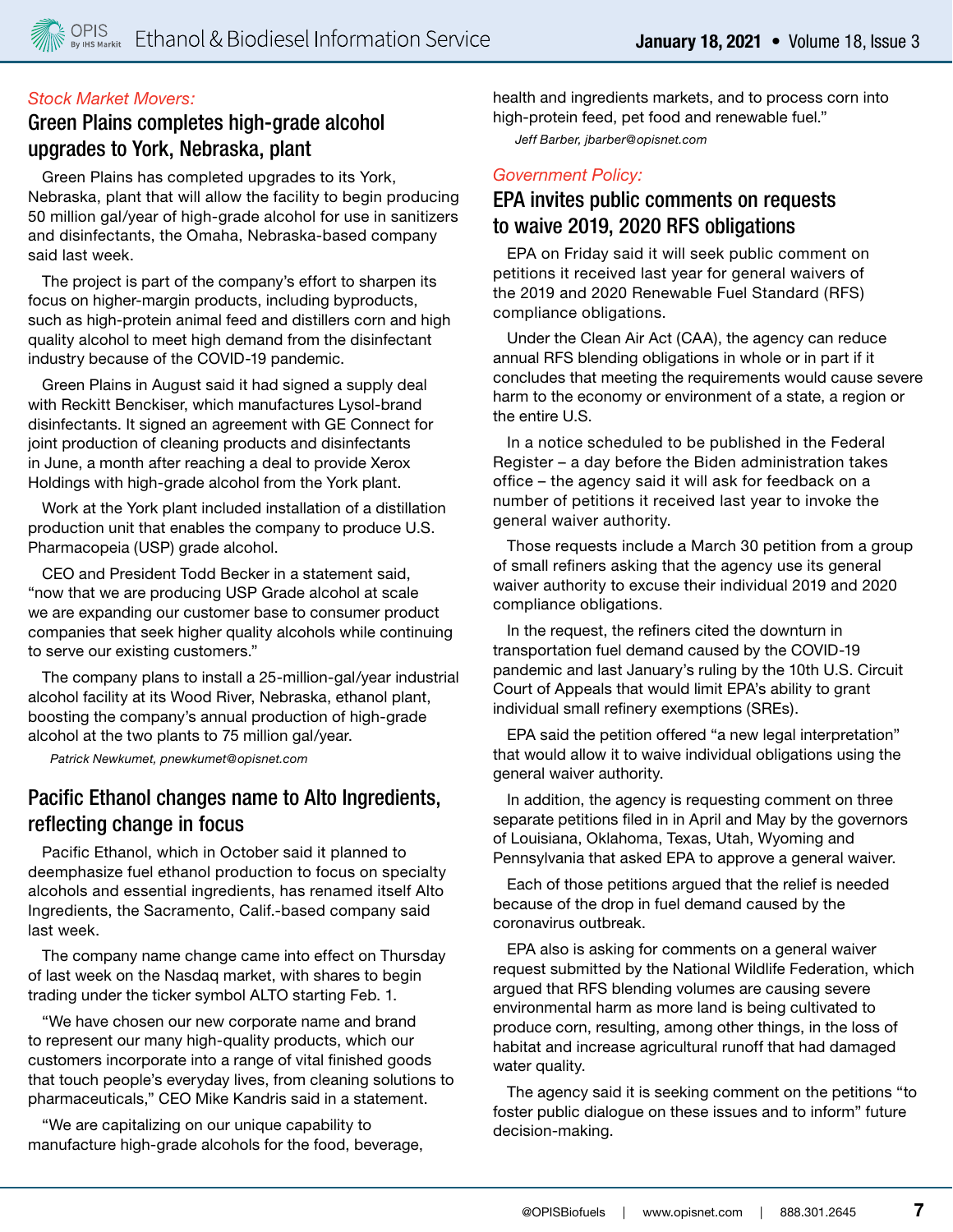"At this time, we are not reconsidering or otherwise reexamining the 2019 and 2020 RFS rulemakings or any other prior action," it said.

"We are also not proposing to either grant or deny any of the petitions."

Renewable fuels groups were quick to push back on EPA's decision to seek feedback on the petitions. The Renewable Fuels Association (RFA) referred to a letter it sent EPA in April that urged the agency to deny requests from refiners and oil-state governors, saying they failed to meet the criteria for granting a waiver.

"This is nothing more than one last desperate attempt by the refiners to undermine the RFS and protect their chokehold on the nation's fuel markets," RFA President and CEO Geoff Cooper said. "But it cannot succeed because EPA has no authority to waive RFS volumes unless the petitioners show that the RFS itself is the cause of the 'severe economic harm' to a state, region, or the nation.

"Such a showing would be impossible, especially because the renewable fuel blending requirements have already adjusted lower in tandem with COVID-related changes in gasoline and diesel consumption."

Growth Energy CEO Emily Skor said that given Presidentelect Biden's commitments on the campaign trail, we're confident his incoming team will uphold the integrity of the RFS and reject these oil-backed waiver requests before rural recovery is derailed."

"Let's call this for exactly what it is," Mike McAdams, president of the Advanced Biofuels Association (ABFA), said. "It's a purposeful present to the Biden administration that they will have to unwind at the beginning of their

administration, it has no foundation, no showing of criteria defending the proposal.

"So much for a smooth transition and looking after America. For four years these guys have done everything possible to undermine the RFS."

Brian Jennings, CEO of the American Coalition for Ethanol (ACE), in a statement said opening the general waiver requests for comment breathes life into "unwarranted petitions from refiners and oil-state governors." He said the agency "should have denied the waiver requests outright because the petitioners failed to meet the thresholds established by the law and previous precedent" – proving that implementation of the RFS is the cause of severe economic harm, "not outside factors such as COVID-19."

"By choosing to seek comment on the RFS waivers instead of denying them outright, EPA is creating uncertainty about RFS blend levels and downward pressure on RIN prices, which in turn, will reduce incentives to blend E15 and E85 and increase gas prices for consumers."

The Fueling American Jobs Coalition, a group composed of merchant refiners, small retailers and refinery labor unions, welcomed the agency's move. "Amidst unrelenting demand destruction for motor fuels due to the COVID-19 pandemic, [EPA] today took long-awaited action to move forward on bipartisan requests from six U.S. governors to waive applicable obligations" under the RFS.

The group said the decision to seek comments on the waiver requests "reflects the fact that action now is timelier than ever because refineries continue to suffer unprecedent financial losses and facility shutdowns, with limited prospects for immediate recovery. ... EPA's move finally

#### **Key Supply and Demand Statistics (thousand barrels)**

| <b>Ethanol Supply</b>    |               |         |          |  |  |
|--------------------------|---------------|---------|----------|--|--|
| Ethanol                  | Current       | Prev Mo | 3-Yr Avg |  |  |
| PADD 1 Inventories       | 7,839         | 7,187   | 7,543    |  |  |
| PADD 2 Inventories       | 7,958         | 7,904   | 7,972    |  |  |
| PADD 3 Inventories       | 4,579         | 4.642   | 4,507    |  |  |
| PADD 4 Inventories       | 378           | 385     | 389      |  |  |
| PADD 5 Inventories       | 2,938         | 3.167   | 2,940    |  |  |
| <b>Total Inventories</b> | 23,692        | 23,285  | 23,350   |  |  |
| 35,000                   |               |         |          |  |  |
| 30,000                   |               |         |          |  |  |
| 25,000                   | 3-Yr. Average |         |          |  |  |
|                          |               |         |          |  |  |

10,00

 $5.000$ 



| <b>Gasoline Supply</b>   |         |           |          |  |
|--------------------------|---------|-----------|----------|--|
| Gasoline                 | Current | Last Week | 3-Yr Avg |  |
| PADD 1 Inventories       | 68.100  | 67.800    | 63.367   |  |
| PADD 2 Inventories       | 53.000  | 51,100    | 55.500   |  |
| PADD 3 Inventories       | 82,700  | 82,100    | 88,467   |  |
| PADD 4 Inventories       | 8.400   | 8.600     | 7.900    |  |
| PADD 5 Inventories       | 33,200  | 31,400    | 32,633   |  |
| <b>Total Inventories</b> | 245,400 | 241,000   | 247,867  |  |



# Ethanol Production Ethanol Current Prev Mo 3-Yr Avg

| <b>Total Production</b> | 29,402 | 27,778 | 43,570 |
|-------------------------|--------|--------|--------|
| PADD 5                  | 272    | 258    | 12.343 |
| PADD <sub>4</sub>       | 314    | 282    | 432    |
| PADD 3                  | 408    | 449    | 760    |
| PADD <sub>2</sub>       | 28.087 | 26,447 | 29.274 |
| PADD <sub>1</sub>       | 321    | 342    | 761    |

| <b>Gasoline Production</b> |         |           |          |  |
|----------------------------|---------|-----------|----------|--|
| Gasoline                   | Current | Last Week | 3-Yr Avg |  |
| PADD <sub>1</sub>          | 2.647   | 2,477     | 2,881    |  |
| PADD <sub>2</sub>          | 1,936   | 2,037     | 2,322    |  |
| PADD 3                     | 1,824   | 1,984     | 2,337    |  |
| PADD <sub>4</sub>          | 262     | 265       | 276      |  |
| PADD 5                     | 1.199   | 1.169     | 1.468    |  |
| <b>Total Production</b>    | 7,868   | 7,932     | 9.284    |  |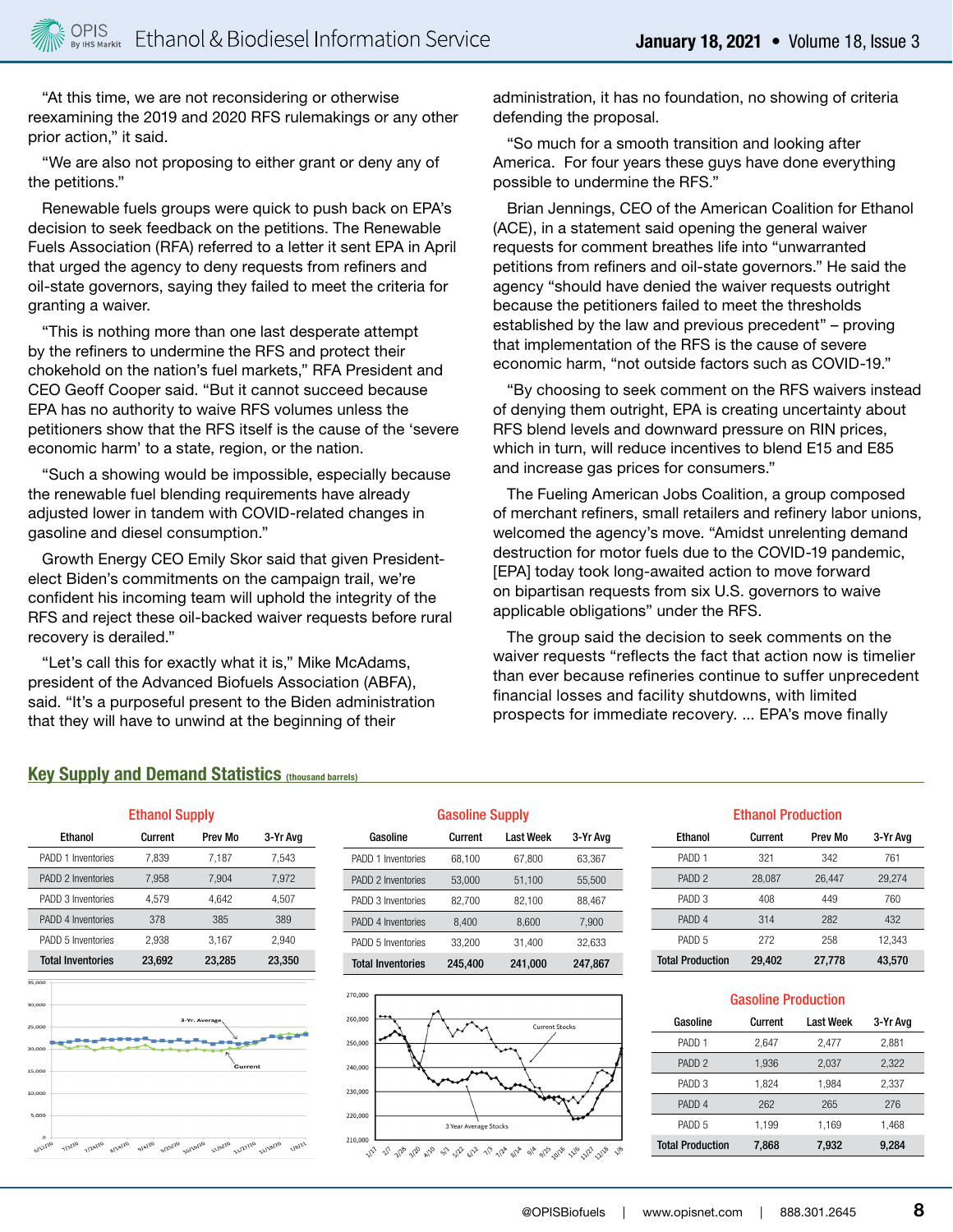provides an appropriate and overdue ray of hope to these major state employers."

The American Fuel & Petrochemical Manufacturers (AFPM) said if "there ever was a time for EPA to use the general waiver authority entrusted to them in statute, it is certainly now. Seven U.S. refineries have closed or announced plans to close over the past two years and RFS regulatory burdens are only getting more expensive," the organization added.

*Jeff Barber, jbarber@opisnet.com*

# EPA seeks feedback on possible changes to E15 labeling, compatibility issues

EPA on Friday said it will seek public comment on labeling and compatibility issues tied to selling E15 at retail pumps, proposing changes that renewable fuels groups said could expand consumer access to the higher-ethanol blend.

In a notice scheduled to be published in the Federal Register on Tuesday – a day before the Biden administration takes office – the agency said it will seek feedback on whether to modify the E15 warning label or remove it entirely.

The agency also asked for feedback on whether state and local governments can be preempted from requiring different labels on fuel dispensers.

In addition, EPA said to facilitate the proper storage of E15 in underground storage tank systems (USTs), it is proposing to modify the regulations to grant certain allowances for compatibility demonstration for storage of ethanol blends. EPA also proposed requirements for future UST installations or component replacements that would ensure compatibility with higher blends of ethanol.

E15 is currently approved for all light-duty vehicles model year (MY) 2001 and newer. In 2019, EPA lifted restrictions on the sale of E15 during the summer driving season, a move that has helped encourage more retailers to begin offering the blend.

EPA said it received comments that the existing E15 label warning that the blend is not to be used in MY 2000 and earlier vehicles is no longer needed and has inhibited growth of E15 in the marketplace.

"Other stakeholders have suggested that the growth in E15 at retail stations exacerbates concerns over mis-fueling of vehicles and equipment not designed for it, and suggest that the current label is no longer explicit enough about what vehicles and engines cannot use E15 making it insufficient to protect against mis-fueling," EPA said.

"We are pleased to see this first step toward removing onerous labeling and underground tank requirements and expanding access to E15 for American drivers," Growth Energy CEO Emily Skor said in a statement. "With 95% of vehicles approved for E15 and over 18 billion miles driven on the fuel, the best outcome for this rulemaking is to remove the label entirely."

Renewable Fuels Association (RFA) President and CEO Geoff Cooper said the proposals should help provide consumers with better access to E15 blends. "RFA is pleased to see that EPA is finally issuing its long-awaited proposal to remove unnecessary barriers to E15 expansion in the marketplace. We have long supported reforms and changes to the E15 pump label, which has deterred American drivers from using the lower-carbon, lower-cost, more-efficient E15 blend.

American Coalition for Ethanol (ACE) CEO Brian Jennings said that although the E15 proposal is good news for ethanol, the agency's proposal to seek comments on petitions that it invoke its general waiver authority (see story above) soured the news.

"ACE strongly supports EPA's proposal to make E15 more accessible to retailers and motorists, but once again, the Trump EPA has chosen to bundle a promise to do right by ethanol with a poison pill gift to oil refiners," Jennings said in a statement.

The American Petroleum Institute (API), the American Fuel and Petrochemical Manufacturers (AFPM), the Outdoor Power Equipment Institute (OPEI), the National Marine Manufacturers

#### **Ethanol vs. Spot Unleaded and "BOBs" in Key Markets**



 $\frac{1}{2}$ 

<sub>૱ૡ૱ૡૢ</sub>૱ૹ૱ૹ૱ૡૣૣૢૺ૱૱૱૱૱૱૱૱૱૱૱૱૱૱૱૱૱૱૱૱

290

 $27($ 

 $250$ 

230

210

 $19<sub>0</sub>$ 

 $17<sub>0</sub>$ 

150

130

110

90  $7<sup>°</sup>$ 

50

 $30$ 



#### New York Chicago Los Angeles



*Note: OPIS Refined Spots and Ethanol averages are based on full-day prompt assessments for each market.*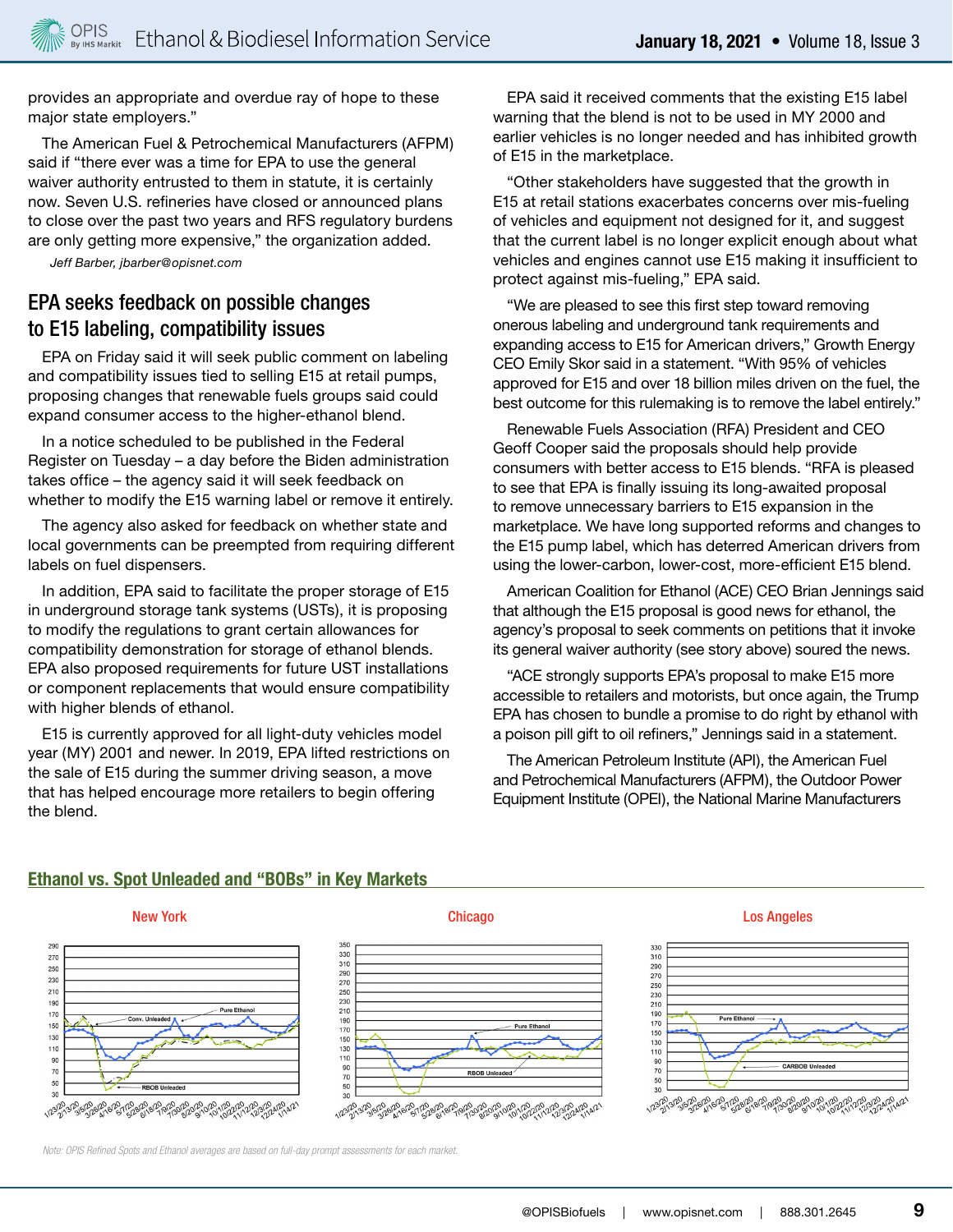Association (NMMA) and the American Motorcyclists Association (AMA) attacked the E15 proposals in a joint statement, saying they are "deeply concerned about the administration's reckless proposal to deprive consumers of basic information concerning their engine's compatibility with fuels they purchase."

*Jordan Godwin, jgodwin@opisnet.com*

#### *In Key Commodity Markets:*

### In finished markets...

Petroleum complex prices last week rose to levels not seen since the very early days of the U.S. coronavirus outbreak, finding support from Thursday comments by U.S. Federal Reserve Chairman Jerome Powell saying he saw no immediate need to raise interest rates.

The NYMEX front-month February RBOB contract added 0.51ct Thursday to settle at \$1.5539/gal, up 7.12cts week to week. Thursday's settle marked the highest for the frontmonth RBOB futures contract since March 4 when it reached \$1.5555/gal. The forward-month March RBOB gasoline contract moved in harness with the front-month contract, adding 0.71ct Thursday to settle at \$1.5538/gal, up 6.77cts week to week and a mere point below the front-month contract.

Gasoline futures followed crude futures that began to move higher at midweek. The front-month February West Texas Intermediate (WTI) crude oil futures contract settled Thursday at \$53.57/bbl, up 66cts on the day and \$2.74 on the week. The settle was the highest level since Feb. 20.

Gasoline and crude oil futures rose Wednesday after the U.S. Energy Information Administration (EIA) released its weekly supply and demand estimates.

The agency said crude inventory in the week ended Jan. 8 tumbled by 3.248 million bbl to 482.211 million bbl, a fifthstraight weekly pullback from a four-month high to an eightmonth low. Stocks, however, remained about 12% above the year-ago level. Gasoline stocks rose 4.395 million bbl to 245.476 million bbl, a five-month high. Gasoline inventory in the report week was about 5% below the same time last year.

Four of the five PADD regions posted week-to-week builds in gasoline stocks, led by a 1.914-million-bbl rise in Midwest stocks to 53.047 million bbl, a seven-month high. West Coast supplies added 1.738 million bbl to 33.182 million bbl, an eight-month high, and Gulf Coast stocks jumped 656,000 bbl to 82.743 million bbl, a three-month high. East Coast stocks added 348,000 bbl to 68.132 million bbl. The lone draw came in the Rocky Mountain region, where supply dropped by 259,000 bbl to 8.373 million bbl, down from a seven-month high hit in the previous week.

Gasoline exports slipped to 598,000 b/d from 883,000 b/d in the previous week and came in just below the year-ago level of 608,000 b/d. Exports still nearly doubled total imports, which at 383,000 b/d, were down from the previous week's rate of 445,000 b/d and the year-ago level of 445,000 b/d.

Gasoline production dipped 64,000 b/d on week to 7.868 million b/d, a nine-month low. Production was down over 15% from the year-ago number and the five-year average of 9.611 million b/d and 9.476 million b/d, respectively. Despite the lower gasoline production, the U.S. refinery utilization rate rose to 81.97% from 80.681% in the week prior. That was down from 92.158% a year ago.

EIA's measurement of gasoline demand rose to 7.532 million b/d, up 91,000 b/d on the week. Demand is 48% above the 5.065 million b/d low hit in early April, but still trails the year-ago level of 8.558 million b/d and the five-year average of 8.472 million b/d by about 12%.

#### **Plant Profitability**



\*Biodiesel production margin calculated from cash feedstock costs and sales values for soy methyl ester biodiesel plants and are estimates of industry trends under current market conditions. Profits for any given biodiesel plant could be higher or lower.

#### Biodiesel Gross Margins for Midwestern Plants (\$/gal) Ethanol Gross Margins for Midwestern Plants (\$/gal)



\*Dry Milling margin calculated from cash feedstock and product sales values for wet and dry-mill plants and are an estimate of the industry trend under current market conditions. Profits for any given ethanol plant could be higher or lower.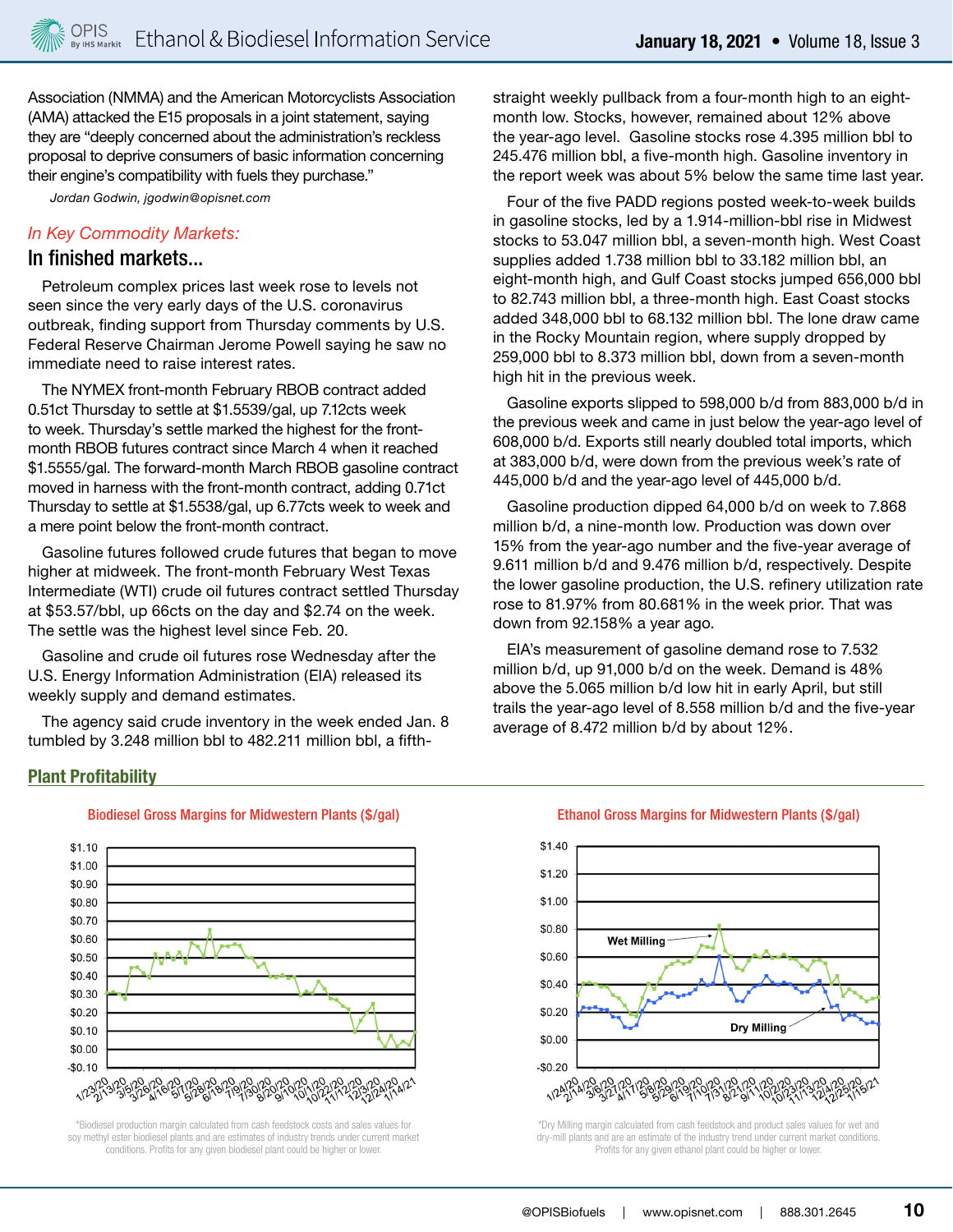An OPIS survey of more than 15,000 stations nationwide showed the average volume of retail fuel sales in the week ended Jan. 9 rose 2.7% from the previous week. Sales volumes were nearly 16% below the same week in 2020.

Shell has shut the FCC at the 340,000-b/d refinery in Deer Park, Texas, after a mechanical issue, market sources said on Thursday. Elsewhere, two separate flaring incidents were reported at Shell's 149,000-b/d Puget Sound refinery in Anacortes, Wash., this week, and unplanned flaring occurred at the Wilmington section of the 147,000-b/d Phillips 66 Los Angeles refinery on Jan. 10, according to regulatory filings.

In cash gasoline markets on Thursday, Gulf Coast CBOB discounts widened by 1.425cts on the week to 3.5cts under the NYMEX RBOB contract, while Chicago CBOB added 1.125cts on the week at 11cts under. Group 3 sub-octane gasoline markets shed 0.5ct over the week to stand 5.5cts under the Merc, and New York CBOB differentials shed 50 points on the week at a 1-ct premium.

In West Coast cash gasoline markets, Los Angeles CARBOB shed 3.5cts over the week to a 7.5-ct premium to NYMEX futures. San Francisco CARBOB premiums at 5cts were down 7cts week to week. The Pacific

#### **National Renewable Fuel Feedstock/Co-Product Price Index**

| Feedstock/Co-product                        | Location/Source              | <b>Spot Price</b> | <b>Previous</b> | 4-Wk. Avg. |
|---------------------------------------------|------------------------------|-------------------|-----------------|------------|
| Palm Olein                                  | US/Gulf Coast                | \$0.5000/lb       | \$0.5200        | \$0.4956   |
| Soybean Oil - Crude Degummed                | Central Illinois             | \$0.4518/lb       | \$0.4684        | \$0.4531   |
| Soybean Oil - Crude Degummed                | Central Illinois - USDA      | \$0.4274/lb       | \$0.4492        | \$0.4342   |
| Soybean Oil - RBD*                          | Central Illinois - USDA      | \$0.4818/lb       | \$0.4984        | \$0.5031   |
| Canola Oil                                  | West Coast                   | \$0.5718/lb       | \$0.5884        | \$0.5731   |
| Canola Oil                                  | Midwest                      | \$0.5518/lb       | \$0.5684        | \$0.5531   |
| Corn Oil - Crude                            | Midwest                      | \$0.5000/lb       | \$0.4100        | \$0.4325   |
| Corn Oil - Refined                          | Midwest                      | \$0.6000/lb       | \$0.5150        | \$0.5338   |
| Corn Oil - Distillers                       | Midwest                      | \$0.3988/lb       | \$0.3919        | \$0.3778   |
| Beef tallow                                 | Chicago                      | \$0.4000/lb       | \$0.3750        | \$0.3200   |
| Choice White Grease                         | Chicago                      | \$0.3600/lb       | \$0.3200        | \$0.2900   |
| Poultry Fat (Low FFA)**                     | Southeastern US              | \$0.3950/lb       | \$0.3750        | \$0.3300   |
| Yellow Grease                               | Illinois                     | \$0.2850/lb       | \$0.2700        | \$0.2725   |
| Methanol                                    | <b>US Gulf Coast</b>         | \$1.0350/gal      | \$1.1400        | \$1.1313   |
| Soy Meal (Hi-Pro)***                        | <b>Illinois Truck</b>        | \$467.00/ton      | \$448.00        | \$408.00   |
| Corn                                        | Central Illinois             | \$5.4800/bu       | \$5.1800        | \$4.3900   |
| Soybeans                                    | Central Illinois             | \$14.2600/bu      | \$13.7100       | \$11.6200  |
| Crude Glycerin (80%)                        | FOB Midwest                  | \$0.0750/lb       | \$0.0700        | \$0.0600   |
| DDG-S (Distillers Dried Grains w/ Solubles) | Eastern Cornbelt - USDA      | \$213.8750/ton    | \$204.3750      | \$206.3125 |
| Corn                                        | Kansas City - USDA           | \$5.2775/bu       | \$4.9400        | \$4.8613   |
| <b>ULSD</b>                                 | <b>OPIS National Average</b> | \$1.6041/gal      | \$1.5242        | \$1.5270   |
| <b>RBOB</b>                                 | <b>OPIS National Average</b> | \$1.5999/gal      | \$1.5362        | \$1.5091   |
| Ethanol                                     | <b>OPIS National Average</b> | \$1.6053/gal      | \$1.5247        | \$1.4856   |
| Unleaded RFG                                | <b>OPIS National Average</b> | \$1.5592/gal      | \$1.4798        | \$1.4581   |
| Natural Gasoline                            | Mt. Belvieu Non-TET          | \$1.2094/gal      | \$1.1606        | \$1.1142   |
| Natural Gasoline                            | Conway In-well               | \$1.1900/gal      | \$1.1450        | \$1.1138   |
| Ethanol RINs (Current Year)                 | OPIS National Average        | \$0.8500/RIN      | \$0.9100        | \$0.8238   |
| Ethanol RINs (Previous Year)                | OPIS National Average        | \$0.8500/RIN      | \$0.9200        | \$0.8250   |
| Cellulosic RINs (Current Year)              | <b>OPIS National Average</b> | \$2.1000/RIN      | \$2.0700        | \$2.0950   |
| Cellulosic RINs (Previous Year)             | <b>OPIS National Average</b> | \$2.2250/RIN      | \$2.2000        | \$2.1500   |
| Biodiesel RINs (Current Year)               | <b>OPIS National Average</b> | \$1.005/RIN       | \$1.0450        | \$1.0125   |
| Biodiesel RINs (Previous Year)              | OPIS National Average        | \$1.0400/RIN      | \$1.1150        | \$1.0369   |
| Advanced Biofuel RINs (Current Year)        | <b>OPIS National Average</b> | \$1.000/RIN       | \$1.0400        | \$1.0075   |
| Advanced Biofuel RINs (Previous Year)       | <b>OPIS National Average</b> | \$1.0350/RIN      | \$1.1100        | \$1.0319   |
| CA LCFS Carbon Credit                       | California                   | \$162.5000/mt     | \$160.5000      | \$161.1875 |
| CA LCFS Carbon Intensity                    | California                   | \$0.0132/Cl       | \$0.0131        | \$0.0131   |

\*refined, bleached, deodorized \*\*free fatty acids \*\*\*high protein Data provided, in part, by World Energy, www.worldenergy.net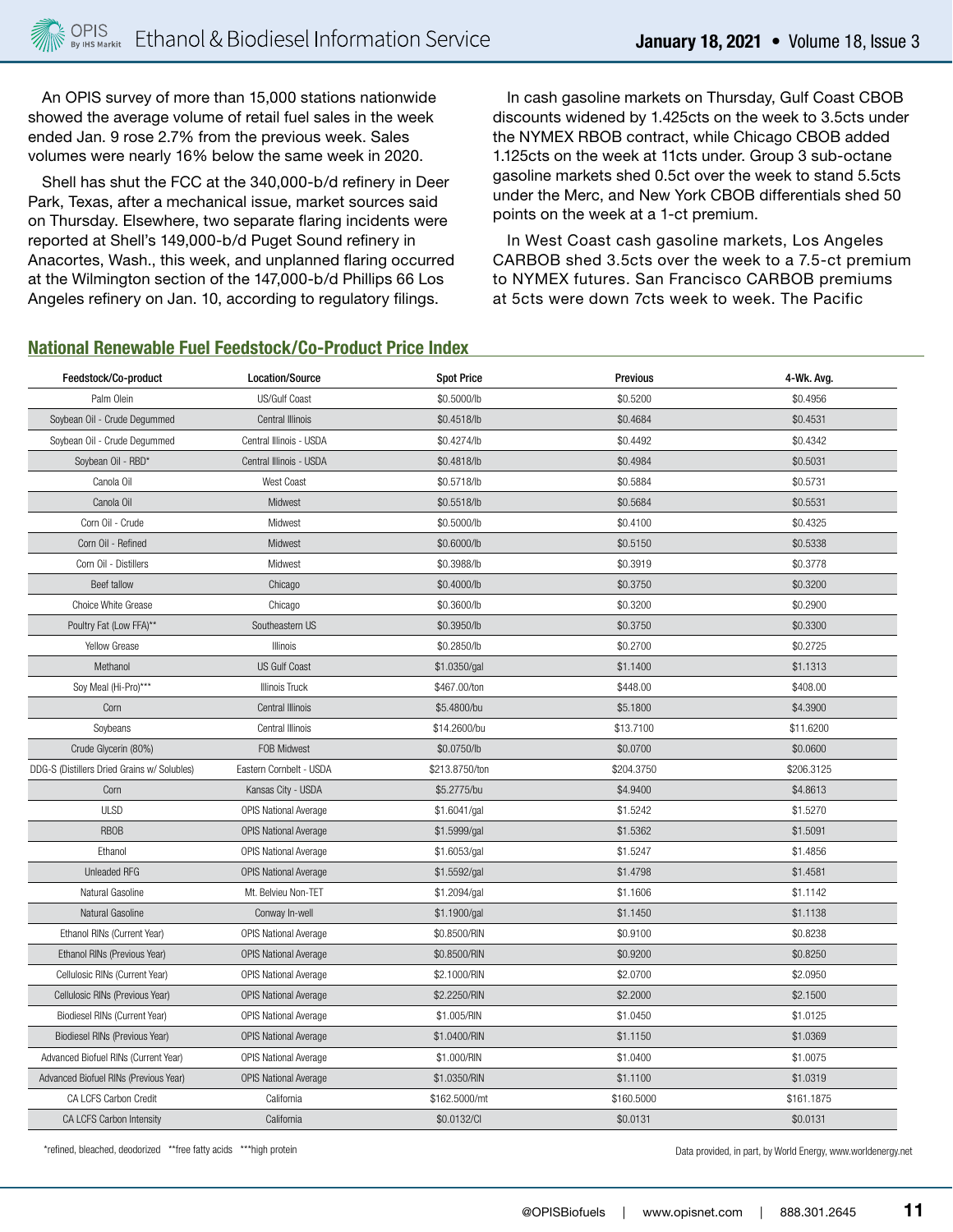Northwest sub-octane gasoline premium narrowed by 5.5cts to stand at 1ct.

The national average price for regular unleaded gasoline was \$2.365/gal on Thursday, according to the latest data from AAA using data compiled by OPIS. That had street prices up 6.6cts from week-ago levels and 20.1cts above month-ago levels. On a year-to-year comparison, prices are still 21cts below the average of \$2.575/gal at the same time last year.

U.S. average rack-to-retail gasoline margins in the week that ended Jan. 11 fell to levels not seen since late February. OPIS data had retail margins averaging 22.3cts/gal in the U.S., down 1.9cts week to week as retail prices added 5.1cts to \$2.308/gal and rack prices gained 7cts to \$1.539/gal, both levels not seen since early March.

#### In natural gas...

After the release of revised weather forecasts that took away some of the chill predicted in earlier outlooks, natural gas markets started to retreat from weather-related gains seen earlier last week.

Spot gas trading was more mixed than futures on Thursday, with most of the next-day trading wrapped up before near-term temperature forecasts shifted. Still, Henry Hub next-day spots slipped about 2cts Thursday to \$2.73/mmbtu, unchanged week to week. Chicago Citygate spots trading \$2.64/mmbtu rose 1ct on Thursday, but also were unchanged week to week.

It was NYMEX natural gas futures trading that by the Thursday settle reflected the shift in weather forecasting after traders earlier in the day digested a larger-than-expected draw out from U.S. gas stock reported by EIA. Front-month February gas gave back 6.1cts to settle at \$2.666/mmbtu, down 6.3cts week to week. The March contract shed 5.9cts Thursday to settle at \$2.63/mmbtu, down 6.1cts week to week.

Still, the Merc losses came after some twists and turns during the day, including some upside after EIA reported a 134 bcf pull from storage in the week ended Jan. 8., roughly 5% more than the range of average trade expectations. While the withdrawal left gas stores running about 4.1% above the same week of last year and 7.3% higher than the five-year average, the average rate of draw shown so far by EIA during the November-throughMarch gas withdrawal season is running 3% below the five-year average. EIA said that if the remainder of the withdrawal season matches the five-year average draw for that period, U.S. gas supply will end March with 2,2024 bcf, some 218 bcf, or nearly 12.1%, more than the five-year average.

The outlook for supply, and concerns over lighter draws for the season, helped the shifting weather forecast patterns take precedence a bullish weekly draw. But trade sources cautioned that weather forecasts shift quickly. "February is the coldest month, and this time of year it won't take much from forecasts to reestablish a little bullish momentum – at least short-term," said one market player.

Monthly EIA forecasting updates issued last week said the agency expects Henry Hub spot prices this year will climb nearly \$1 from 2020 to average \$3.01/mmbtu, limiting use for power generation amid reduced gas production. The agency also offered its first take on 2022 Hub prices, which is predicted will average \$3.37/mmbtu, up 8.6% from this year.

The agency also said it expects natural gas demand this year will total 80.73 bcf/d, down 2.8% from 2020. For 2022, it forecast a further fall in gas use to 79.03 bcf/d, down 2.1% year on year.

"Most of the decline in natural gas consumption is the result of less natural gas use in the power sector, which EIA forecasts to decline because of rising natural gas prices. These declines are partly offset by rising natural gas use in other sectors," the agency said.

The six-month NYMEX futures strip settled Thursday at an average of \$2.6865/mmbtu, down 5.25cts week to week and holding a 4.35-ct discount to Henry Hub cash values.

#### In corn markets...

Not all the fireworks in the corn pit came after USDA released a bullish monthly forecast for corn early last week, but most of it did as the three nearby Chicago Board of Trade corn contracts all quickly ran up against the 25-ct exchangelimit gain and settled there on Tuesday.

The market went on to extend those gains later in the week and in Thursday trading the front-month March corn futures contract gained 9.75cts to settle at \$5.3425/bu, marking an impressive 40.25-ct week-to-week rise. The May



# **European Biodiesel Spot Markets**

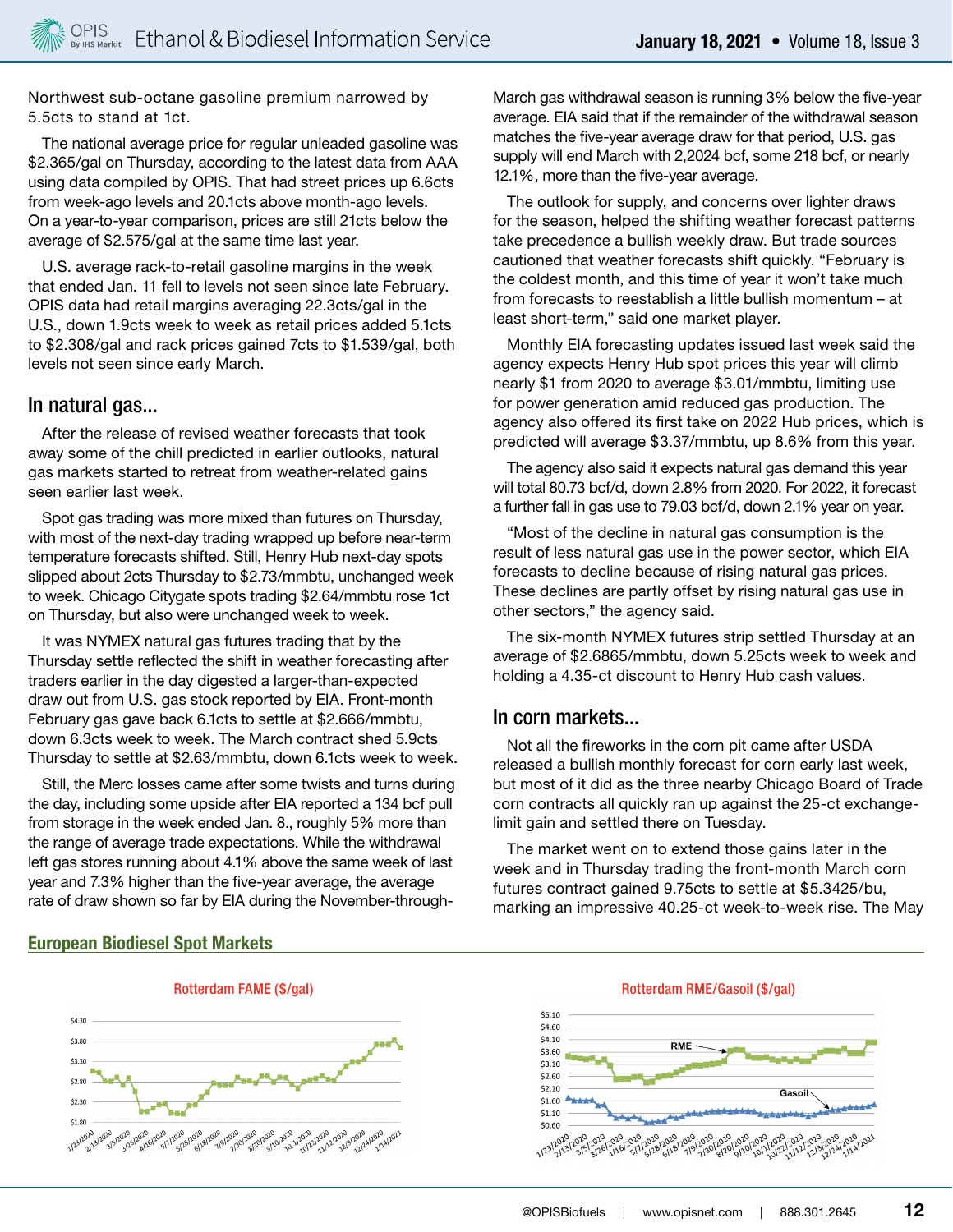contract added 10cts Thursday to settle at \$5.3775/bu, up 42.75cts week to week.

Some trade sources expect to see a little profit-taking to emerge and temper the price rise that followed the release of a USDA forecast that cut the 2020-2021 yield expectations by 3.8 bu/acre to 172 bu/acre and significantly dampened production as well as the inventory carry for the season far more than most traders and analysts were expecting.

The agency also boosted its forecast for the 2020- 2021 farm corn price average by 5%, revising it from \$4/ bu to \$4.20/bu, with expectations for sharply lower corn production outpacing the cuts in exports, corn used for ethanol, and less feed and residual use.

The agency reported export bookings totaling 1.438 million metric tons of corn in the week ended Jan. 7, putting old crop corn commitments at 70% of the revised USDA export forecast, down 100 million bu, to 2.55 billion bu. The implications from USDA are for a cut in U.S. corn shipments this summer as South American supply hits the market.

Cash corn talks moved well over the \$5 threshold last week, with Kansas City yellow No. 2 truck corn at \$5.2625- \$5.29.25/by. Chicago No. 2 yellow corn had spot talks running \$5.3625-\$5.3925/bu.

### In biodiesel...

Biodiesel's price discount to conventional diesel narrowed by about 40% last week, while market sources said buying interest has been weak on continued uncertainty over when EPA will propose and finalize its 2021 renewable volume obligation (RVO) and recent volatility in soybean oil prices.

The average U.S. B100 rack price was \$4.083/gal on Thursday, up 5.4cts week to week, while on-road petroleum diesel at the rack averaged \$1.676/gal, up 6.3cts.

2021 D4 Renewable Identification Number (RIN) credit prices eased after hitting multi-year highs in the previous week.

D4 credit prices assessed by OPIS on Thursday at \$1.04/ RIN eased slightly from \$1.045/RIN in the prior week and well below the previous-week high when the credits reached an OPIS-assessed price of \$1.09/RIN at midweek, the highest since Nov. 10, 2017.

Cash prices for soybean oil that had risen three weeks in a row ended that streak last week, with the input down about 2.68cts week to week; and the soybean oil/heating oil futures spread, or BOHO, by Thursday had tightened by 27.86cts week to week, to about \$1.45.

One market source said uncertainty over when EPA will issue its proposed Renewable Volume Obligation (RVO), which was due Nov. 30, continued to keep buyers on the sidelines last week, along with soybean oil prices that one source said have been "all over the board."

Including the \$1/gal federal biomass-based diesel blender's tax credit and D4 RINs that provided an additional \$1.56 in value, petroleum diesel's price premium to B100 fell 10.4cts, about 40% from the previous week to 15.3cts.

### In DDGs...

The Midwest market for distiller dried grains mostly firmed last week, though there were some pockets of mixed pricing that are expected to get a boost from last week's sharp rise in corn prices.

In Iowa, FOB price quotes for DDGs ranged from flat to \$10 higher at \$195-\$240/ton, while Minnesota DDGs had were unchanged. Eastern Corn Belt DDGs priced from \$207-\$240 added \$6-\$7 week to week.

The western areas of the Corn Belt reported Nebraska DDGs from \$210-\$246 off by \$10 to \$4 higher on the week, with firmer highs showing up later in the week. The \$225- \$235 DDG range out of Kansas showed prices talked anywhere from \$15 lower to \$10 higher.

There were reports that DDG supply was tough to find in some markets as global buyers may have entered the market after the spike in corn prices Still, export-oriented values firmed more sharply by late last week. For example, CIF NOLA New Orleans DDGs from \$262-\$284 climbed \$12-\$20





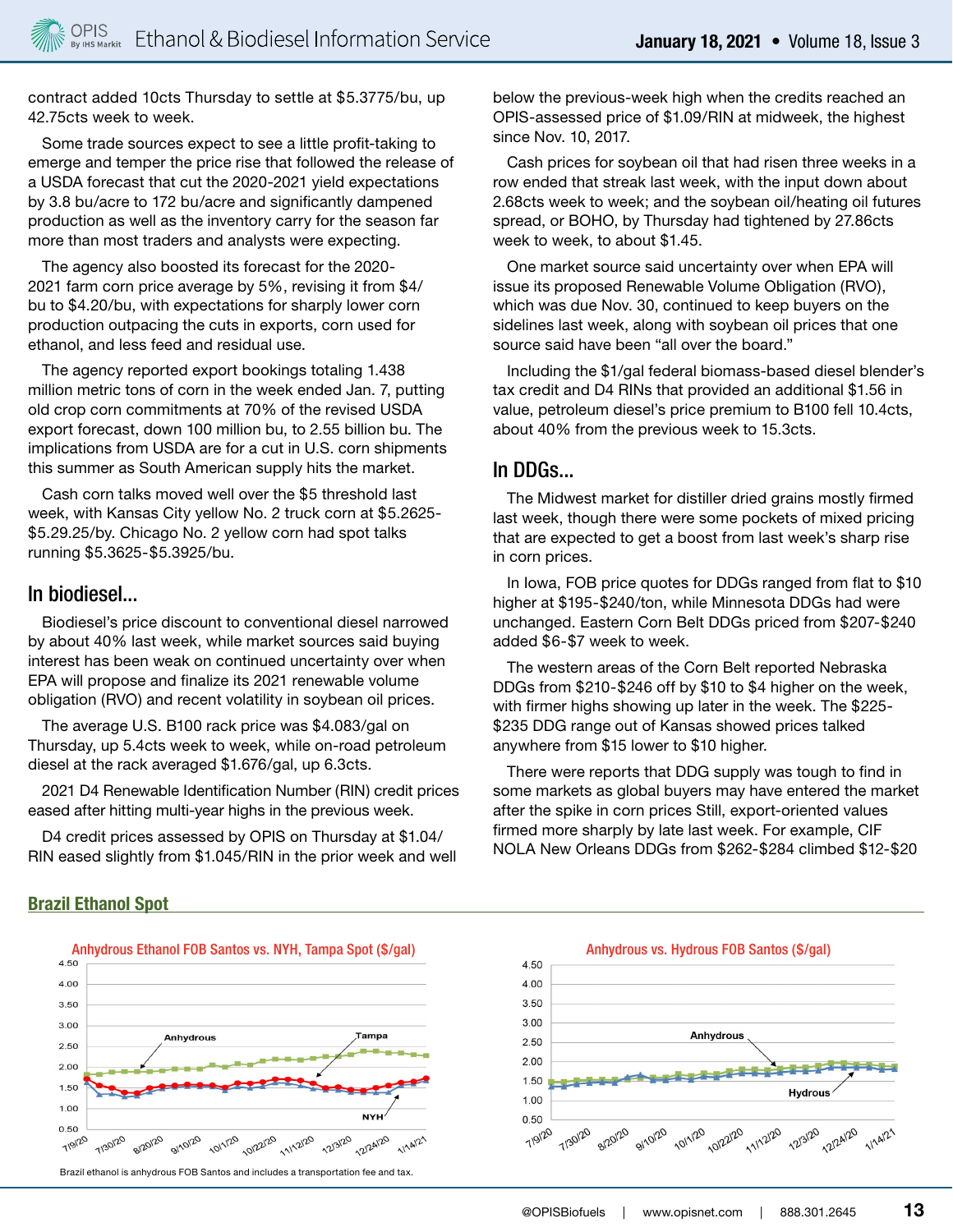week to week. DDGs delivered to California at \$290 indicated \$10-\$13 week-to-week price gains.

Stronger barge and rail shipping rates have also been reported and trade sources said the value of DDGs relative to corn and other feeds, such as soybean meal, remained historically high.

## In natural gasoline...

Mont Belvieu natural gasoline (C5) prices retreated some from the midweek high, although both crude and RBOB futures contracts managed to eke out gains in Thursday trading.

Non-TET C5 closed at \$1.219375/gal Thursday, with a month-to-date (MTD) average of \$1.177708/gal. In other grades, TET C5 averaged \$1.24/gal, with a MTD of \$1.194167/ gal. Targa was \$1.224375/gal, with a MTD of \$1.186875/gal.

In the Midwest, Conway C5 last showed up at \$1.19/gal with a MTD of \$1.16/gal. Further north, Edmonton natural gasoline was \$1.263450/bbl, or \$0.15/bbl under to \$1.00/bbl over the prompt WTI average.

Meantime, backwardation of non-TET C5 prices appeared down the forward curve based on OPIS NGL Forwards data.

# In ultra-low-sulfur diesel...

U.S. diesel production fell in the first week of 2021, despite refinery crude oil operations that hit the highest point since late August, EIA said last week.

Total distillate production in the week ended Jan. 8 slumped 2.6%, or 124,000 b/d, to 4.661 million b/d, even as distillate fuels in storage expanded by more than 3% week-to-week to 163.205 million bbl and overall refinery gross runs (crude oil and other feedstocks) jumped 1.6% to 15.071 million b/d. Such numbers for the week underscored emerging concerns in the market over the ongoing increase in distillate inventories even as refiners pull back on output.

Solid product builds reported last week by EIA showed up across the country. Total distillate supplies continue to hover at a more than 10 million bbl surplus to the five-year high, although more concerning, perhaps, are calculations showing that over the past three weeks distillate supplies expanded by 14.22 million bbl.

Ultra-low-sulfur diesel (ULSD) inventory numbers largely tracked total distillate movers, but with EIA putting stocks at 152.294 million bbl, supply expanded even more than overall distillates, rising by more than 5.1 million bbl, or 3.5%, and running 15.6% above last year. Every U.S. region reported higher ULSD supply for the report week and all, except the Midwest, sport year-on-year surpluses.

The Midwest might emerge as a ULSD supply sore spot with the 28.275 million bbl in stocks running 14.7% below the same time last year. Still the region reported a 1.635 million bbl week-to-week gain.

Distillate imports remained solid week-to-week, at 346,000 b/d, with most of it moving into the East Coast and aiding the 1.3 million bbl growth in distillate stockpiles there.

EIA also released its latest monthly Short-Term Energy Outlook forecast last week, noting that U.S. diesel fuel consumption appeared less affected by responses to the COVID-19 pandemic than most other fuels because it is driven more by economic activity and freight movement and less affected by travel restrictions. The agency said it expects distillate fuel consumption to average 4 million b/d this year, tilting up to 4.1 million b/d in 2022, and that is about flat with the agency estimates for 2019.

### *European and Brazilian Markets:*

|                  | <b>RMF</b> | <b>FAME</b> | <b>Ethanol T2</b> |
|------------------|------------|-------------|-------------------|
| <b>Rotterdam</b> | \$3.99     | \$3.64      | 29/€1.89          |

*Prices in U.S. \$/gal., 1/14/21. Data supplied by F.O. Licht, a unit of IHS Markit.* 

# European Markets

Neste will provide fuel supplier Avfuel Corp. with sustainable aviation fuel (SAF) in the U.S., the Finnish refiner said last week.

Avfuel will be a branded SAF distributor for Neste and will sell the product under the name "Neste MY Sustainable Aviation Fuel." Terms of the deal were not disclosed.

Monterey Jet Center, an Avfuel-branded company that provides general aviation services at the Monterey County, Calif., regional airport, will be the first customer to receive a consistent supply of SAF, Neste said, with the first delivery scheduled in the first quarter of 2021.

The companies will work with the Monterey Jet Center to ensure the process works smoothly before rolling the program out to a larger customer base, Neste said.

Neste said Avfuel's customers include aviation service companies, airports, flight departments, original equipment manufacturers and commercial operators.

Avfuel CEO Craig Sincock in a statement called the partnership "an exciting development for the industry's sustainability initiative and a natural next step in response to aviation's growing demand for SAF."

Neste expects to have the capacity to produce some 515 million gal of SAF annually by 2023, up from 34 million gal now.

The move continues recent inroads made by Neste in the SAF field. The company in December said DHL Express became the first cargo operator to use its SAF on flights leaving San Francisco International Airport.

Also last month, Neste said that it acquired a minority stake in Aircraft Fuel Supply B.V. (AFS), the owner and operator of fuel storage at Amsterdam Airport Schiphol. Neste's share in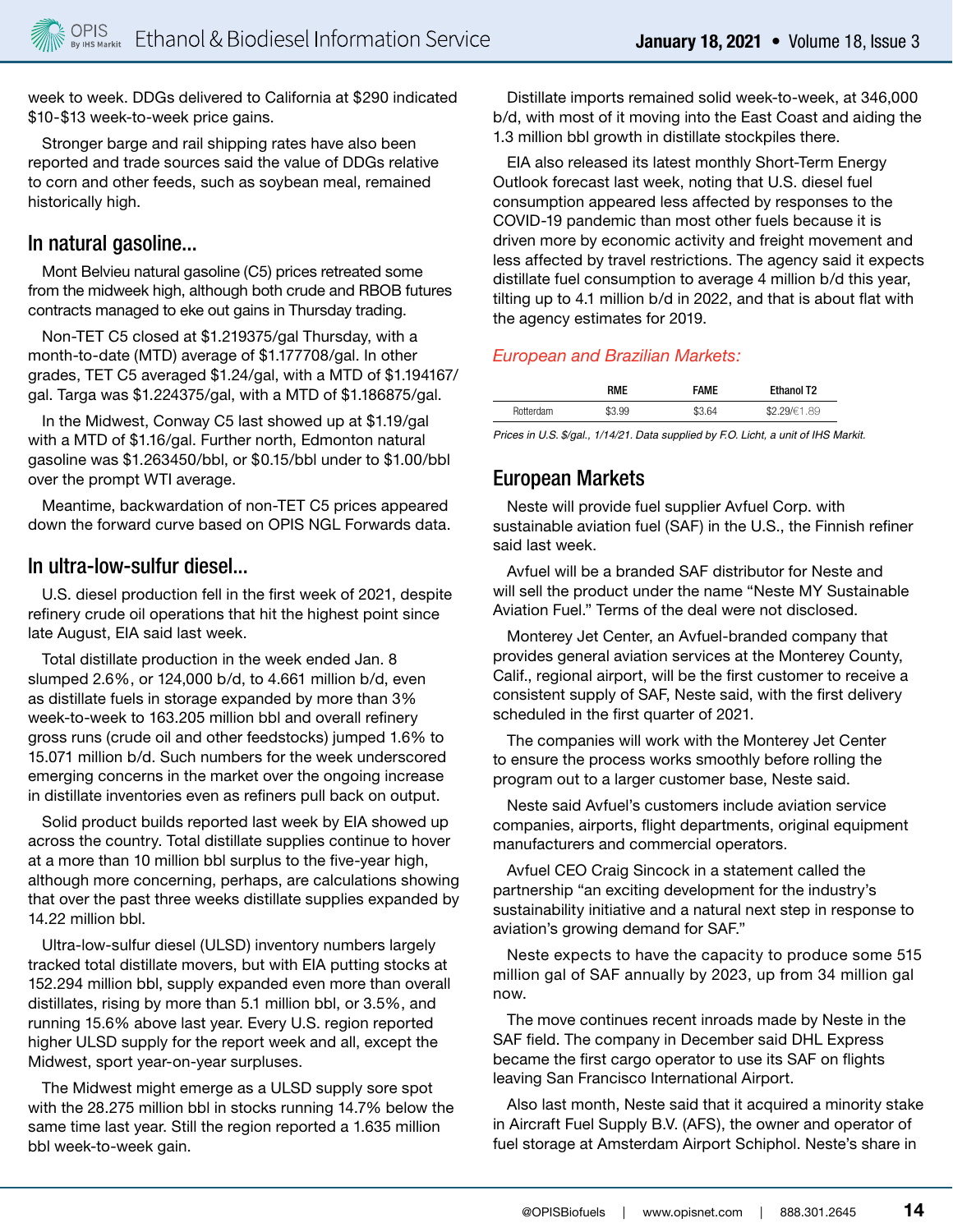AFS would allow the company to offer a continuing supply of SAF to airlines operating at the airport.

In October, Neste said that it would supply an undisclosed amount of SAF to Japan's All Nippon Airways under a multiyear agreement, marking its first SAF deal with an Asian airline.

• • •

French Total and Engie will cooperate in developing, building and operating green hydrogen production and storage facilities at the 500,000 mt/year La Mède biorefinery at Châteauneufles-Martigues in the southeastern Provence-Alpes-Côte d'Azur region to create supplies for biofuel output, the energy producers said in a joint statement released last week.

The carbon-free hydrogen would be used to produce renewable biodiesel at the La Mède biofuel refinery, which turns vegetable oil (such as rapeseed, palm, sunflower) and treated waste (animal fats, cooking oil, residues) into hydrotreated vegetable oil. The remainder would be sold to external users.

#### Market update

Biodiesel prices were mixed last week.

RME FOB ARA had a bid-ask range of EUR975 to EUR995/ mt, up from EUR965 to EUR980/mt a week earlier. SME FOB ARA's range was EUR910 to EUR925/mt, down from the previous week's EUR945 to EUR960/mt. PME FOB ARA had a range of EUR850 to EUR865/mt, down from EUR890 to EUR905/mt a week earlier. FAME 0 FOB ARA's range of EUR890 to EUR905/mt was down from the previous week's EUR925 to EUR940/mt.

Data is supplied by F.O. Licht, a unit of IHS Markit. *Michael Schneider, mschneider@opisnet.com*

# Brazilian Markets

Anhydrous Ethanol \$1.8359-\$1.9116 Hydrous Ethanol \$1.7981-\$1.8359 (FOB Santos, 1/14/21, prices in U.S. \$/gal)

Production discipline on the part of Brazil's ethanol producers has kept inventories in check despite diminished demand for transportation fuels stemming from the COVID-19 pandemic.

However, the concern now is that ethanol production at the start of the South Central region's 2021/2022 season – in April – will not ramp up as quickly as it did in April of last year.

The South Central region has entered its interharvest period, which corresponds roughly with the calendar first quarter. As of end-December, 258 regional units had wrapped up 2020/2021 crush operations, on par with 257 units that had done the same by the end of 2019, the Brazilian Sugarcane Industry Association (UNICA) reported last week.

UNICA expects that, during January, 10 regional units will continue to produce ethanol, with five of those units producing exclusively corn ethanol, three processing sugarcane, and two units capable of processing both corn and sugarcane.

At end-December, Brazil-wide ethanol inventories were up by 3.8% year on year to 8.744 billion liters, figures from Brazil's Ministry of Agriculture show. Anhydrous ethanol inventories were up by 3.4% year on year to 3.328 billion liters, and hydrous ethanol inventories were up by 4.0% to 5.416 billion liters.

That's a far cry from end-April 2020, when Brazil-wide hydrous ethanol inventories were up by 119% year on year and anhydrous ethanol inventories were up by 107%.

The concern now is how quickly South Central ethanol production will ramp up in April and May after existing inventories get largely depleted during the remainder of the interharvest period.

Projections from the University of São Paulo's ESALQ school of agriculture indicate that the late arrival of rains will delay the development of many cane fields, with the greatest impact seen on cane intended for harvest at the start of the 2021/2022 season.

#### Latest production figures

While hydrous ethanol production saw something of an uptick in second-half December, hydrous ethanol output from the start of the 2020/2021 season remains the laggard behind sugar and anhydrous ethanol.

Hydrous ethanol production in second-half December totaled 106 million liters – up 25.94% year on year – with corn ethanol representing 88.67 million liters of the output.

Anhydrous ethanol production in second-half December was down 24.38% year on year to 40 million liters, and sugar production was down 13.68% to 11,000 tons. The cane crush was down 38.16% to 453,000 tons.

From the start of the current season through end-December, hydrous ethanol production was down 11.60% year on year to 19.71 billion liters, and anhydrous ethanol production was down 2.70% to 9.59 billion liters. Sugar production was up by 44.22% to 38.20 million tons, and the cane crush was up by 3.16% to 597.36 million tons.

In Brazil, hydrous ethanol competes with gasoline at the pump, and anhydrous ethanol is blended into gasoline at a blend rate of 27%.

From the start of the current season through end-December, regional corn ethanol production totaled 1.86 billion liters, representing a year-on-year increase of 76.34%.

#### Market Update

For the week ended Jan. 9, hydrous ethanol remained competitively priced with gasoline only in the states of Goiás, Minas Gerais and São Paulo, Brazil's National Oil, Gas and Biofuels Agency (ANP) reported.

Because of its lower fuel efficiency, hydrous ethanol loses competitiveness when its pump price surpasses 70% of the price of gasoline.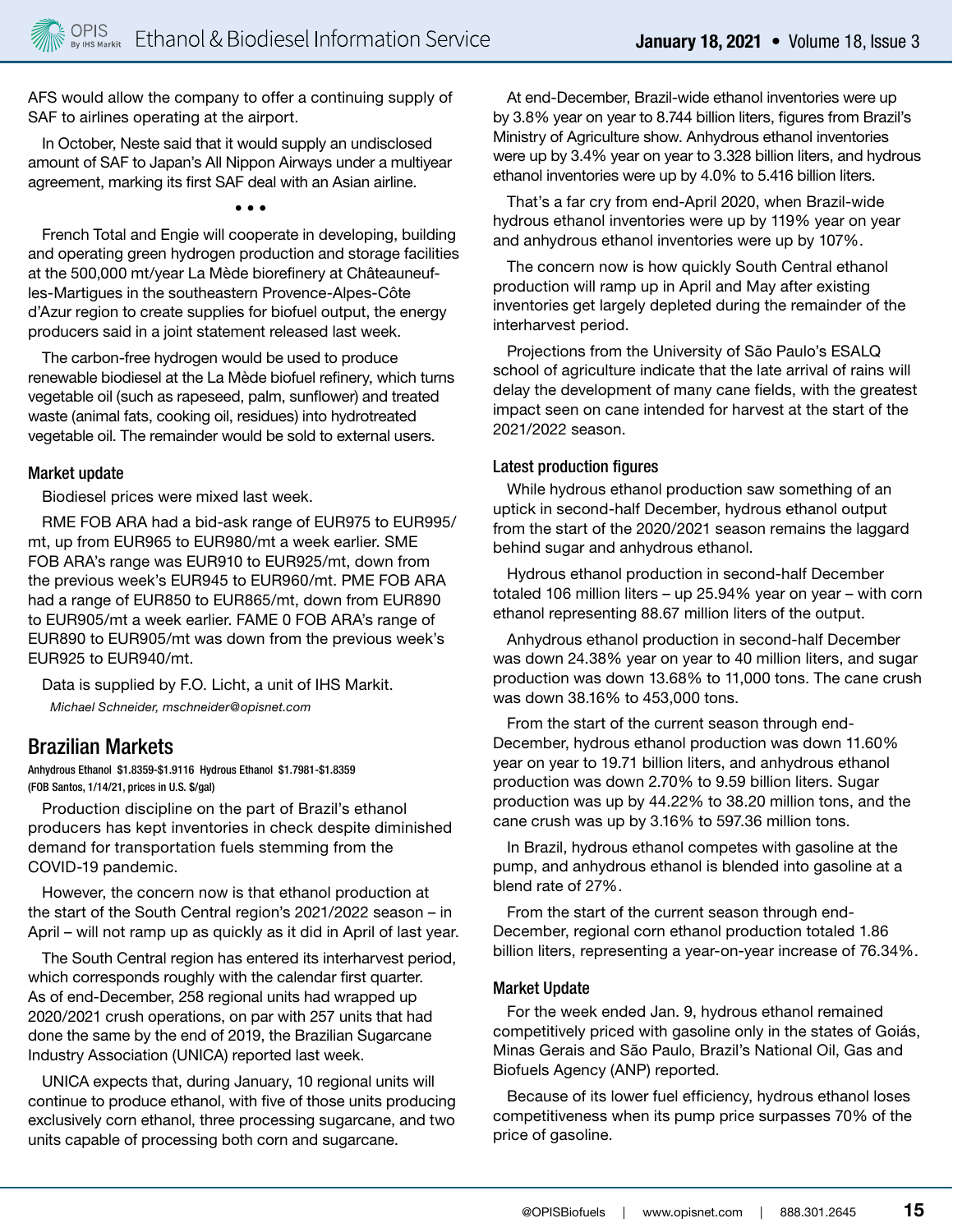ANP assessed the price relationship at 68.82% in Goiás, 68.84% in Minas Gerais and 70.95% in São Paulo – putting hydrous ethanol just on the cusp of being competitive with gasoline in that state.

The states where it was least advantageous for flex-fuel vehicle drivers to fill up with hydrous ethanol were Rio Grande do Sul (92.6%), Pará (87.36%) and Roraima (83.96%).

*Brad Addington, baddington@opisnet.com*

#### *News of the Week:*

# Calif. governor's proposed state 2021-22 budget sets \$4.1B for climate plans

California Gov. Gavin Newsom (D) is setting \$4.1 billion for climate change plans as part of a proposed \$227 billion budget for 2021-2022.

Newsom unveiled the budget Friday, which proposes \$1.4 billion for the state's cap-and-trade program expenditure plan to address air and water quality, low-carbon and electric vehicles (EV) programs.

There's "nothing bigger than low-carbon green growth. Nothing more impactful, nothing more meaningful from an economic paradigm and inclusion paradigm than changing the way we produce and consume energy by investing in the future," Newsom said in a press conference Friday announcing the proposed budget.

# Average U.S. ethanol margin returns to black, prices rise: CARD

The average margin for U.S. ethanol in the week ended Jan. 8 returned to the black after two straight weeks in negative territory, while ethanol, corn and natural gas prices all increased sharply, Iowa State University's Center for Agricultural and Rural Development (CARD) said last Monday.

The school said the average return over operating costs last week at a typical dry-mill ethanol plant was 0.83ct, up about 10.94cts from the minus 10.11cts it reported for the week ended Dec. 31, 2020. The negative run through the start of this month had been the first time margins dipped into negative territory since April 8, 2020, when state and local government COVID-19-related shutdown orders were in widespread effect.

CARD said the average Iowa ethanol price last week rose to \$1.385/gal from \$1.25/gal in the previous week. That was 15.5cts above the year-ago price.

# The Rise Fund acquires majority stake in RNG marketer Element Markets

The Rise Fund, a San Francisco-based investment firm, has acquired a majority stake in Houston-based Element Markets LLC, the leading independent marketer of renewable natural

gas (RNG) and environmental commodities in North America, the companies said Tuesday.

Terms of the transaction were not disclosed.

"The Rise Fund's mission to deliver positive social and environmental impact alongside competitive financial returns is perfectly aligned with Element Markets' value proposition," said Angela Schwarz, chief executive officer and co-president of Element Markets. "We are excited to partner with The Rise Fund to expand into new environmental markets and continue to deliver a best-in-class solution for our partners and clients."

# Second fuel supplier sues Sundive Commodity claiming failure to deliver RINs

Fuel supplier RIL USA has filed suit against Sundive Commodity Group in a Texas district court alleging the trading company failed to provide it with an undisclosed number of Renewable Identification Number (RIN) credits it had committed to deliver by Dec. 31.

The company's suit, filed with a Harris County, Texas, district court, on Jan. 6, came roughly a week after Valero Marketing & Supply sued Sundive, claiming the firm failed to deliver on contracts to provide it with more than 33 million D6 RINs over a three-month period that began in September.

Valero said that because of Sundive's failure to deliver the RINs, it was forced to spend an additional \$10.1 million to buy higher-priced credits in the market to satisfy its Renewable Fuel Standard (RFS) compliance obligation.

In its complaint, RIL said that from May 29 to Sept. 23, 2020, it entered into "numerous agreements" to buy both D6 conventional ethanol and D4 biomass-based diesel RINs from Sundive. All had a transfer date of Dec. 31, according to the complaint.

# LCFS weekly transfer average price retreats from two-month high: CARB

Low Carbon Fuel Standard (LCFS) weekly credit transfer prices in the week ended Jan. 10 pulled back from a twomonth high hit in the previous week, while transfer volumes also retreated from a record high, according to data released late Tuesday by the California Air Resources Board (CARB).

The volume-weighted average price was down \$2.77 week on week at \$196.70/credit, after last week hitting the highest level since the week ended Oct. 19. The average price for transfers categorized by CARB as Type 1 transfers averaged \$197.83/credit, down 10cts from the previous week.

LCFS prices have held relatively steady in recent weeks and have maintained distance from the cap level of \$217.97/ credit. Tuesday's assessment at \$201/credit was up \$1.75 on the week.